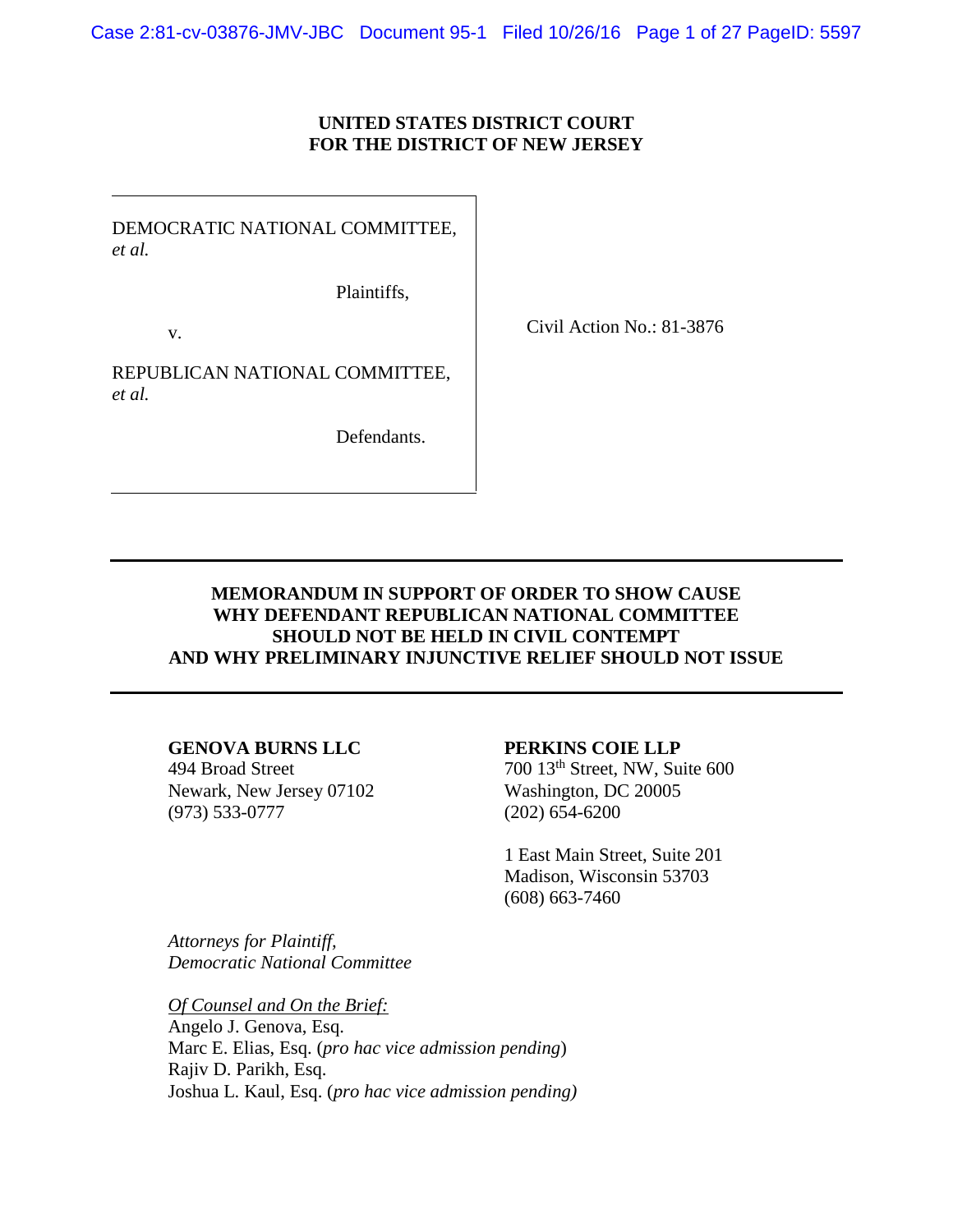# **TABLE OF CONTENTS**

| I.   |                                                                                                                                                             | THE RNC HAS VIOLATED THE CONSENT DECREE                                                                                             | 5 |
|------|-------------------------------------------------------------------------------------------------------------------------------------------------------------|-------------------------------------------------------------------------------------------------------------------------------------|---|
| II.  | THE COURT SHOULD ORDER THE RNC TO SHOW CAUSE WHY IT<br>SHOULD NOT BE HELD IN CONTEMPT AND SANCTIONED TO<br>ENFORCE COMPLIANCE WITH THE CONSENT DECREE<br>16 |                                                                                                                                     |   |
|      | A.                                                                                                                                                          | The Court Should Order The RNC To Show Cause Why It Should Not Be                                                                   |   |
|      | <b>B.</b>                                                                                                                                                   | The Court Should Enforce The Consent Decree With Sanctions Designed<br>To Provide Plaintiff With Full Remedial Relief And To Ensure |   |
| III. | THE CONSENT DECREE SHOULD BE EXTENDED FOR ANOTHER EIGHT<br>YEARS FROM THE DATE OF THIS VIOLATION<br>19                                                      |                                                                                                                                     |   |
| IV.  | PRELIMINARY INJUNCTIVE RELIEF SHOULD ISSUE                                                                                                                  |                                                                                                                                     |   |
|      | A.                                                                                                                                                          | This Court Should Enjoin The RNC From Engaging In Voter Intimidation                                                                |   |
|      |                                                                                                                                                             |                                                                                                                                     |   |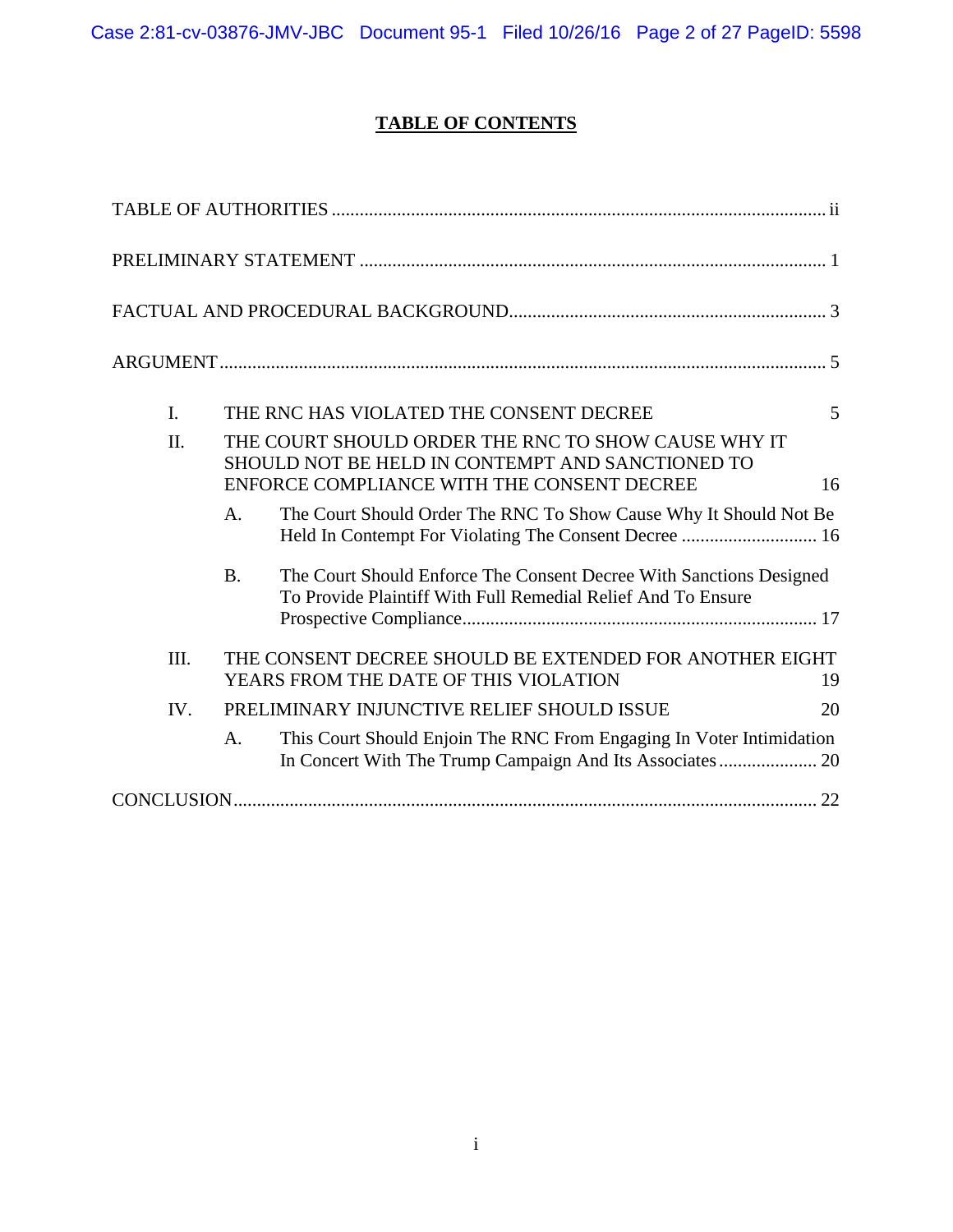# **TABLE OF AUTHORITIES**

# **CASES**

| Applewhite v. Commonwealth,                                                                   |
|-----------------------------------------------------------------------------------------------|
| Arrowpoint Capital Corp. v. Arrowpoint Assett Mgmt., LLC,                                     |
| Brakebill v. Jaeger,                                                                          |
| Council of Alternative Political Parties v. Hooks,                                            |
| Crawford v. Marion Cty. Election Bd.,                                                         |
| Democratic Nat'l Comm. v. Republican Nat'l Comm.,                                             |
| Democratic Nat'l Comm. v. Republican Nat'l Comm.,                                             |
| Democratic Nat'l Comm. v. Republican Nat'l Comm.,                                             |
| Frank v. Walker,<br>17 F. Supp. 3d 837, 848 (E.D. Wis.), rev'd on other grounds, 768 F.3d 744 |
| Harris v. City of Philadelphia,                                                               |
| Harris v. Graddick,                                                                           |
| Int'l Union, United Mine Workers of Am. v. Bagwell,                                           |
| John T. ex rel. Paul T. v. Delaware. Cty. Intermediate Unit,                                  |
| Latrobe Steel Co. v. United Steelworkers of Am., AFL-CIO,                                     |
| League of Women Voters of N.C. v. North Carolina,                                             |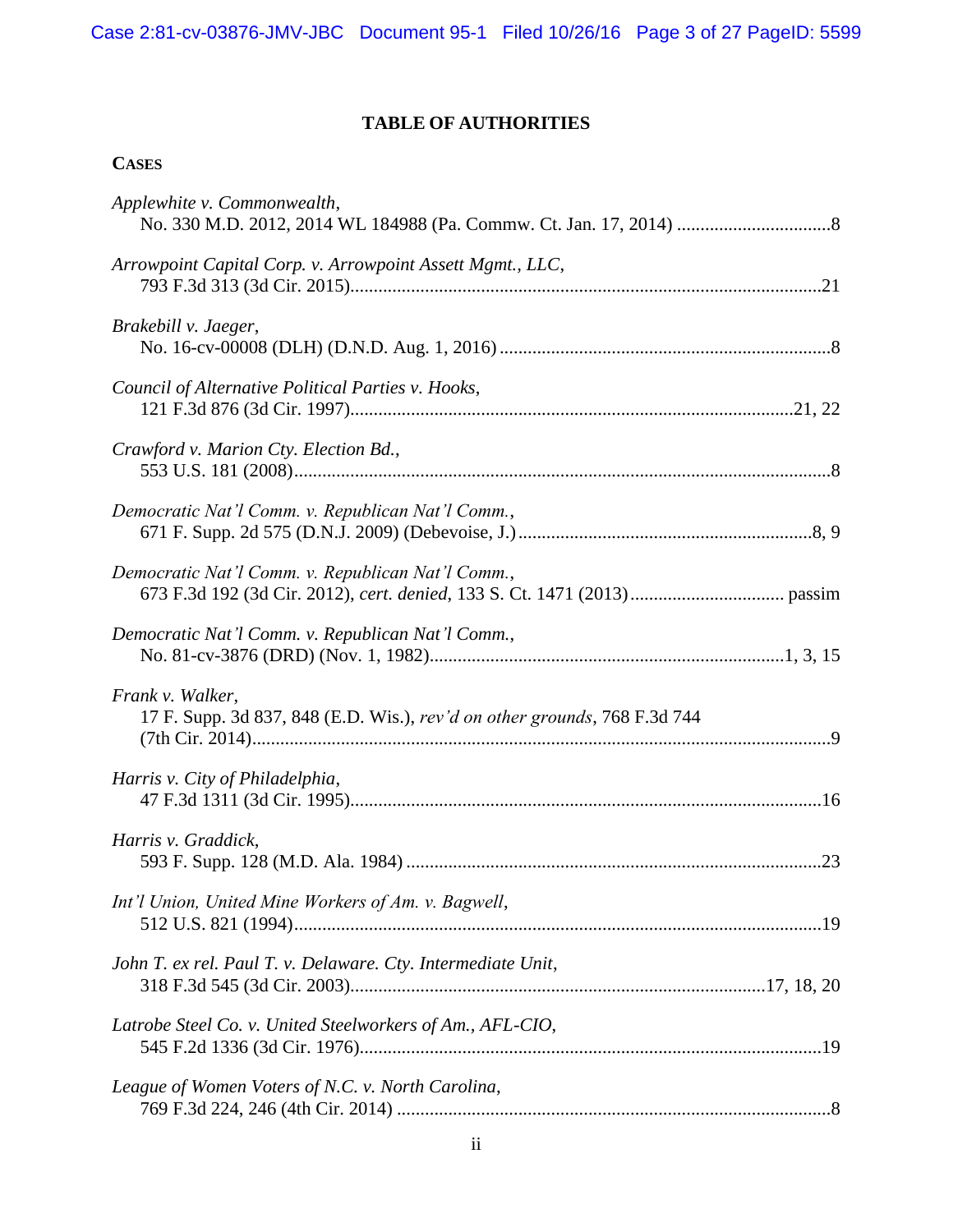| Lee v. Va. State Bd. of Elections,                                        |
|---------------------------------------------------------------------------|
| McDowell v. Phila. Hous. Auth.,                                           |
| Ne. Ohio Coal. for the Homeless v. Husted,                                |
| One Wis. Inst. v. Thomsen,                                                |
| Regal Knitwear Co. v. NLRB,                                               |
| Reynolds v. Sims,                                                         |
| Roe v. Operation Rescue,                                                  |
| Spallone v. United States,                                                |
| United States v. Berks Cty.,                                              |
| Veasey v. Abbott,                                                         |
| <b>STATUTES</b>                                                           |
|                                                                           |
| <b>OTHER AUTHORITIES</b>                                                  |
| Statement of Organization, Trump Make America Great Again Committee, FEC- |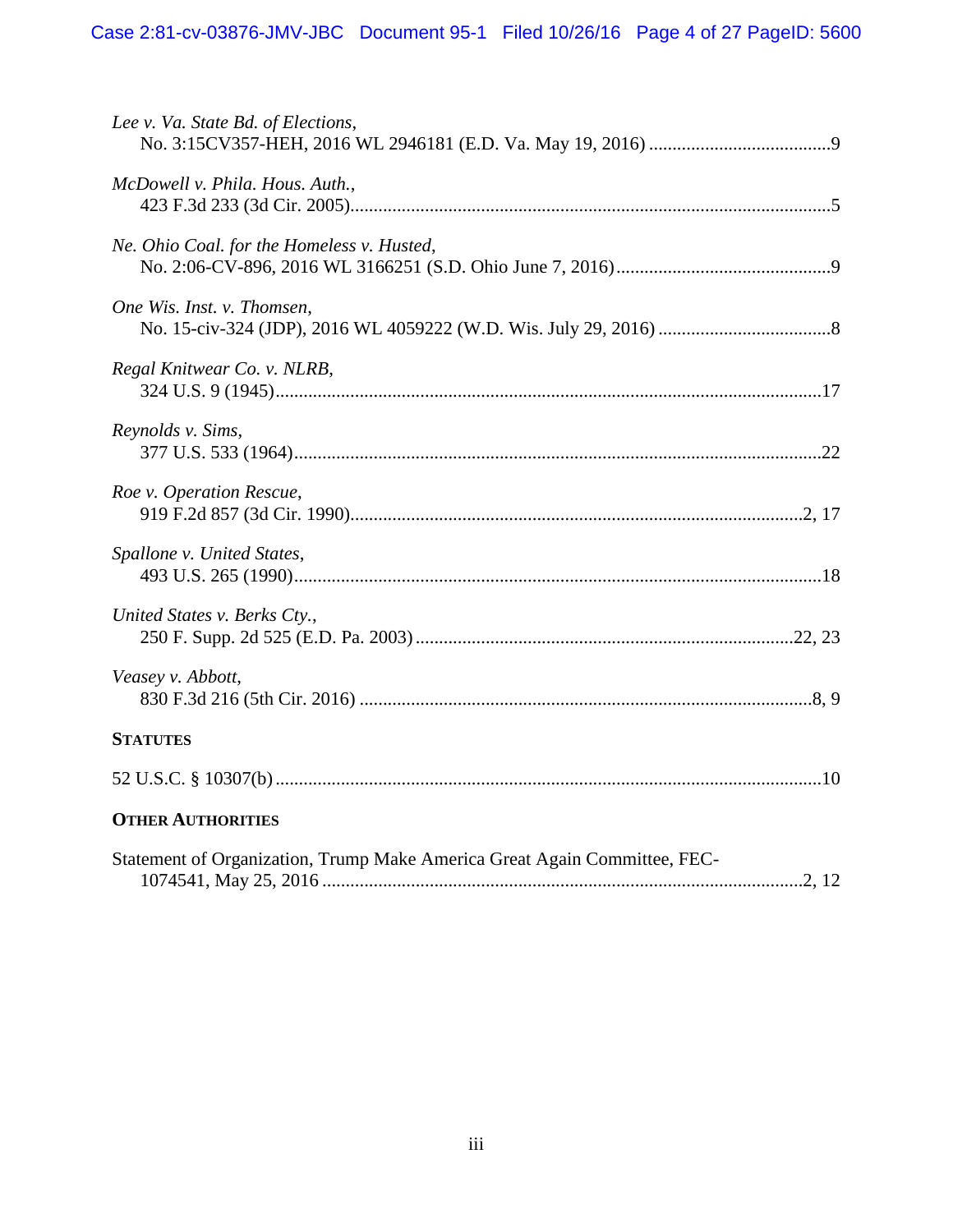#### <span id="page-4-1"></span>**PRELIMINARY STATEMENT**

<span id="page-4-0"></span>Defendant Republican National Committee ("RNC") has violated the Final Consent Decree entered in *Democratic Nat'l Comm. v. Republican Nat'l Comm.*, No. 81-cv-3876 (DRD) (Nov. 1, 1982) ("1982 Consent Decree"), as modified by order of this Court on July 27, 1987 ("1987 Consent Decree"), and again on December 1, 2009 ("2009 Consent Decree") (collectively the "Consent Decree" or "Decree"), by supporting and enabling the efforts of the Republican candidate for President, Donald J. Trump, as well as his campaign and advisors, to intimidate and discourage minority voters from voting in the 2016 Presidential Election. Trump has falsely and repeatedly told his supporters that the November 8 election will be "rigged" based upon fabricated claims of voter fraud in "certain areas" or "certain sections" of key states. Unsurprisingly, those "certain areas" are exclusively communities in which large minority voting populations reside. Notwithstanding that no evidence of such fraud actually exists, Trump has encouraged his supporters to do whatever it takes to stop it—"You've got to get everybody to go out and watch . . . and when [I] say 'watch,' you know what I'm talking about, right?"—and has been actively organizing "election observers" to monitor polling stations in "certain areas." Trump has even encouraged his "watchers" to act like vigilante law enforcement officers.

Although certain RNC officials have attempted to distance themselves from some of the Trump campaign's more recent statements, there is now ample evidence that Trump has enjoyed the direct and tacit support of the RNC in its "ballot security" endeavors, including the RNC's collaboration on efforts to prevent this supposed "rigging" and "voter fraud." In a rally in Denver, Colorado, on August 3, 2016, Trump's vice presidential running mate, Indiana Governor Mike Pence, admitted that the RNC was directly coordinating with the Trump campaign on "ballot integrity" initiatives, stating that "the Trump campaign and the Republican National Committee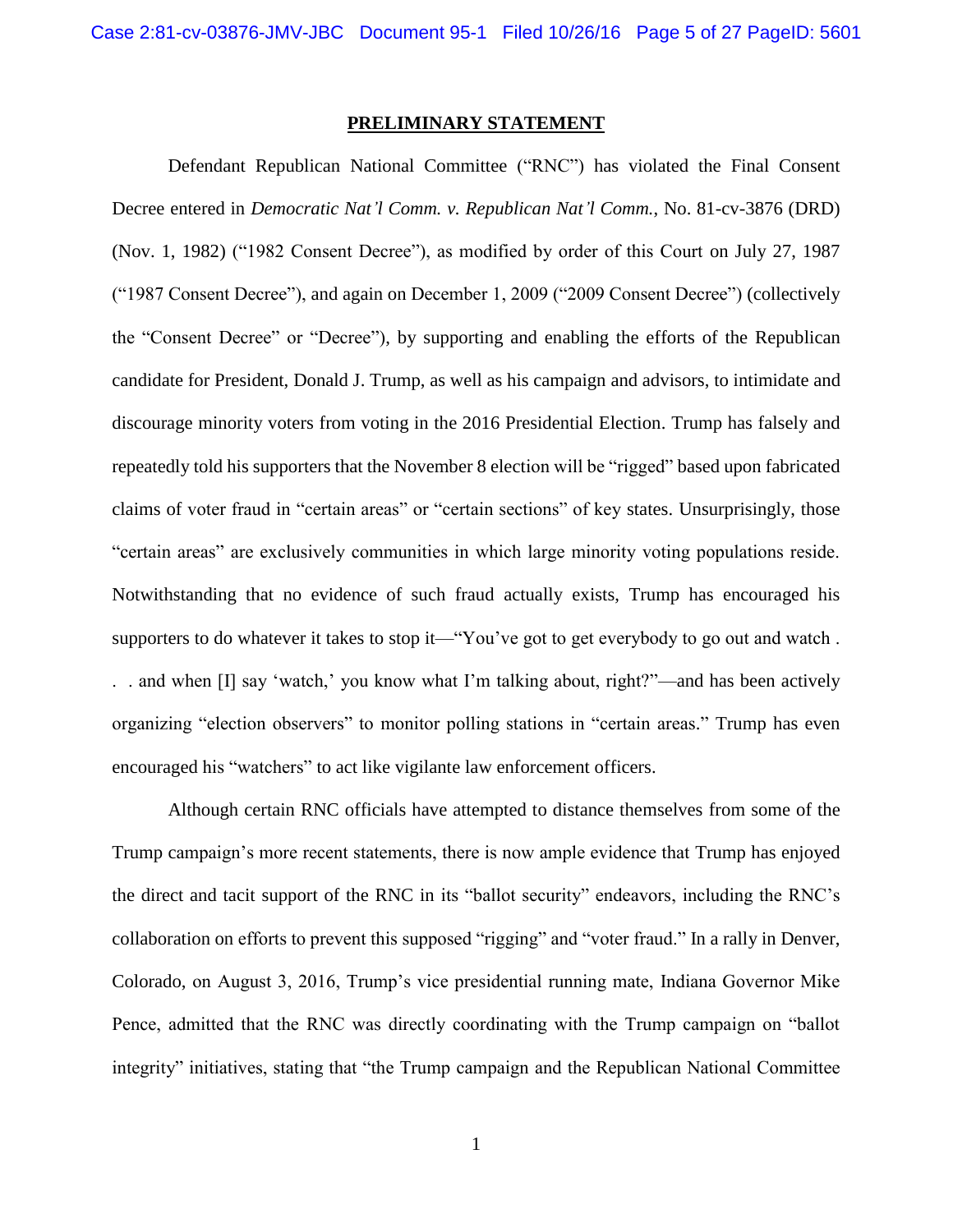<span id="page-5-1"></span>are working very very closely with state governments and secretaries of states all over the country to ensure ballot integrity." *8-3 Replay: Pence Denver Rally Town Hall*, TrumpTube.tv, http://trumptube.tv/donald-trump-rally-speech-video/video/pence-live-stream-town-hall-8-3-16/, at 16:22-37 (last accessed Oct. 26, 2016). Following the third presidential debate, Trump's campaign manager told a reporter that the campaign was working to combat purported voter fraud by "actively working with the national committee, the official party, and campaign lawyers to monitor precincts around the country." These efforts are directly funded by the RNC through its joint fundraising committee established "to elect Republicans up and down the ballot," *see*  Certification of Angelo J. Genova, Esq. (hereinafter "Genova Cert.") at Ex. 1 (*RNC & Trump Campaign Announce Agreements*, GOP.com, May 17, 2016), and specifically to fund the Trump campaign, *see* Genova Cert. at Ex. 2 (Statement of Organization, Trump Make America Great Again Committee, FEC-1074541, May 25, 2016). The RNC's support of Trump's efforts to recruit "watchers" who are intended to intimidate voters at their polling places violates this Court's Consent Decree as modified in 2009, which explicitly forbid the RNC from engaging in so-called "ballot security" measures directly, indirectly, or through its agents or employees. *See* Genova Cert. at Ex. 20 & 22 (1982 and 2009 Consent Decrees) The RNC's conduct also violates the Consent Decree under well settled law prohibiting defendants from evading court orders by acting in concert with third parties. *See, e.g.*, *Roe v. Operation Rescue*, 919 F.2d 857, 871 (3d Cir. 1990) ("The law does not permit the instigator of contemptuous conduct to absolve himself of contempt liability by leaving the physical performance of the forbidden conduct to others.").

<span id="page-5-0"></span>Accordingly, Plaintiff Democratic National Committee ("DNC") respectfully moves for an order directing Defendant RNC to show cause why the RNC should not be held in civil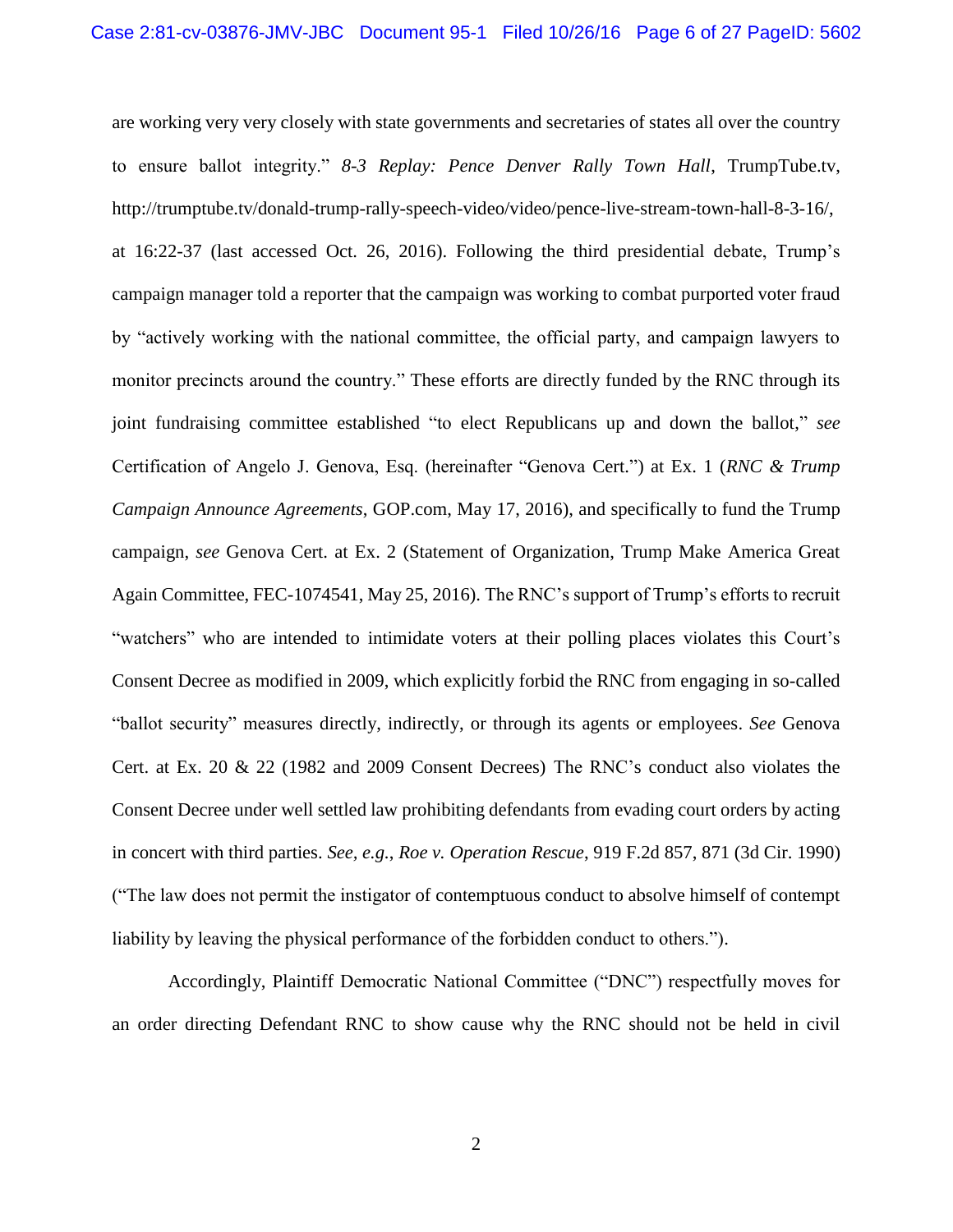contempt for violating the Consent Decree entered in this action, as modified, and why sanctions should not issue as a result of those violations.

Plaintiff also respectfully requests expedited treatment of this matter. The election will take place in less than two weeks, and early voting is already underway in many states—including New Jersey, where early voting began on September 24. Meanwhile, Defendants' ongoing violation of this Court's Consent Decree will continue unabated until this Court acts.

#### <span id="page-6-2"></span>**FACTUAL AND PROCEDURAL BACKGROUND**

<span id="page-6-1"></span><span id="page-6-0"></span>The Consent Decree arose from the RNC's efforts in the early 1980s to interrogate and intimidate registered voters in predominantly African-American precincts in New Jersey. *See Democratic Nat'l Comm. v. Republican Nat'l Comm.*, 673 F.3d 192, 196-97 (3d Cir. 2012), *cert. denied*, 133 S. Ct. 1471 (2013). Pursuant to the Consent Decree, the RNC agreed, among other things, to refrain from organizing or directing similar efforts to investigate the qualification of voters at their polling places. Genova Cert. at Ex. 20 (1982 Consent Decree). Specifically, the Decree prohibits the RNC from "undertaking any ballot security activities" where "a purpose or significant effect of such activities is to deter qualified voters from voting." *Id.* "[T]he conduct of [ballot security] activities disproportionately in or directed toward districts that have a substantial proportion of racial or ethnic populations shall be considered relevant evidence of such a . . . purpose." *Id.* 

That Decree was modified in 1987, when the DNC and RNC agreed to a stipulation arising from the DNC's suit over RNC activities in Louisiana. The stipulation was replaced with a Consent Decree entered on July 27, 1987, which prohibited the RNC from engaging in any kind of "ballot security program" other than "normal poll watch functions." Genova Cert. at Ex. 21 (1987 Consent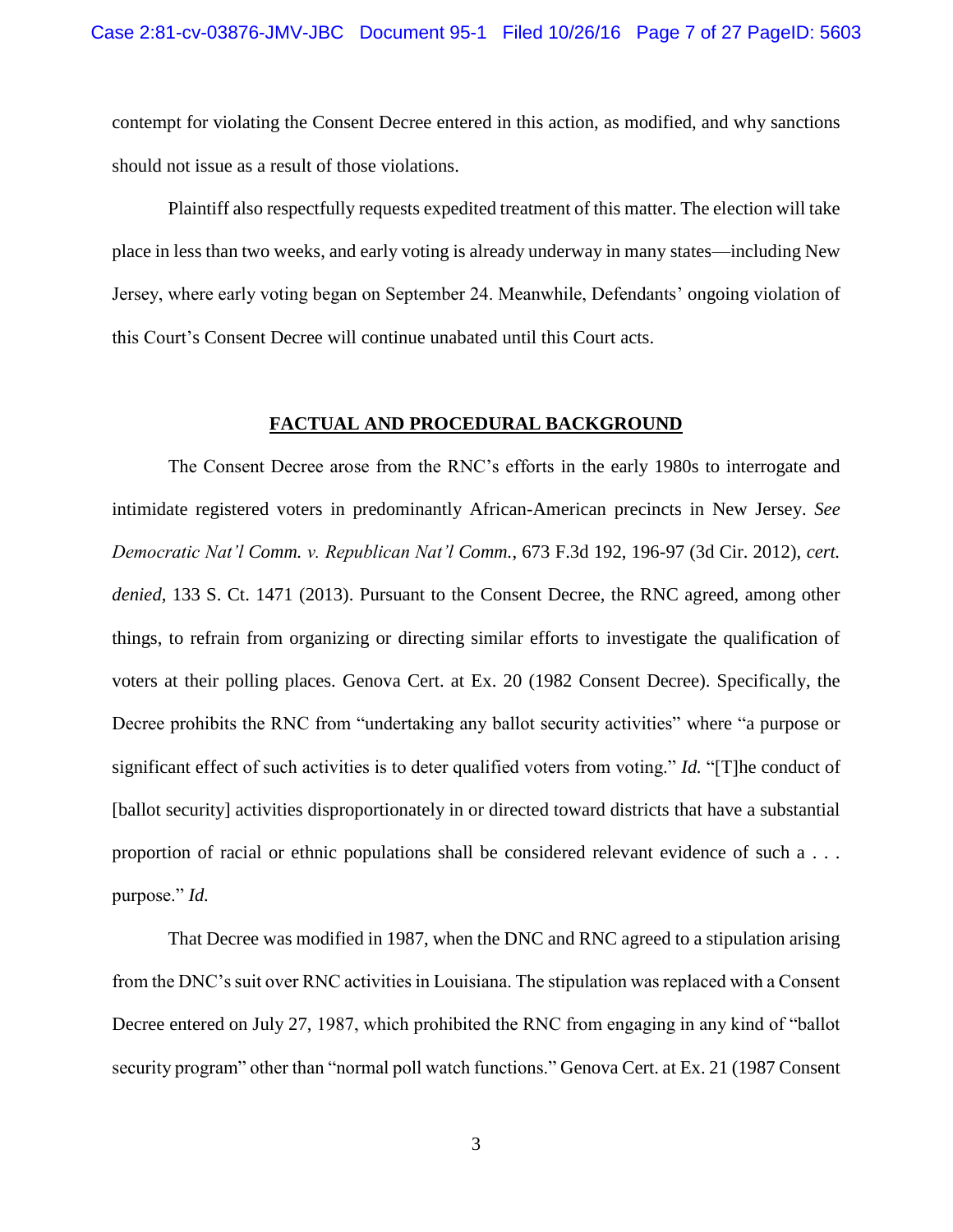Decree). In 2009, following litigation in which the RNC sought to have the Consent Decree vacated, the Court ordered a modification of the Consent Decree at the DNC's suggestion, clarifying who could enforce the Decree and the definitions of its crucial terms. Genova Cert. at Ex. 22 (2009 Consent Decree). As the Third Circuit recognized, the Decree as modified retains "its central purpose [of] preventing the intimidation and suppression of minority voters." *Democratic Nat'l Comm.*, 673 F.3d at 203.

Relevant here, the 2009 Consent Decree defined "ballot security" to include:

any program aimed at combating voter fraud by preventing potential voters from registering to vote or casting a ballot. Such programs include, but are not limited to, the compilation over voter challenge lists by use of mailings or reviewing databases maintained by state agencies such as motor vehicle records, social security records, change of address forms, and voter lists assembled pursuant to the [Help America Vote Act of 2002]; *the use of challengers to confront potential voters and verify their eligibility at the polls on either Election Day or a day on which they may take advantage of state early voting procedures*; the recording by photographic or other means of voter likenesses or vehicles at any polling place, and the distribution of literature informing individuals at or near a polling place that voter fraud is a crime or detailing the penalties under any state or federal statute for impermissibly casting a ballot.

Genova Cert. at Ex. 22 (2009 Consent Decree) (emphasis added). The Decree also binds the RNC's

"agents, servants, and employees," regardless of whether they are "'acting directly or indirectly

through other party committees.'" *Democratic Nat'l Comm.*, 673 F.3d at 197 n.2 (quoting 1982

Consent Decree).

After this Court modified the Consent Decree in 2009, the RNC appealed, arguing that the

Decree violated its First Amendment rights, and that this Court had abused its discretion in

declining to vacate the decree. The Third Circuit affirmed, rejecting the RNC's arguments.

*Democratic Nat'l Comm.*, 673 F.3d 192.

The 2009 Consent Decree remains in effect until December 1, 2017. If, before that date,

the RNC is found "by a preponderance of the evidence" to have violated the terms of the Consent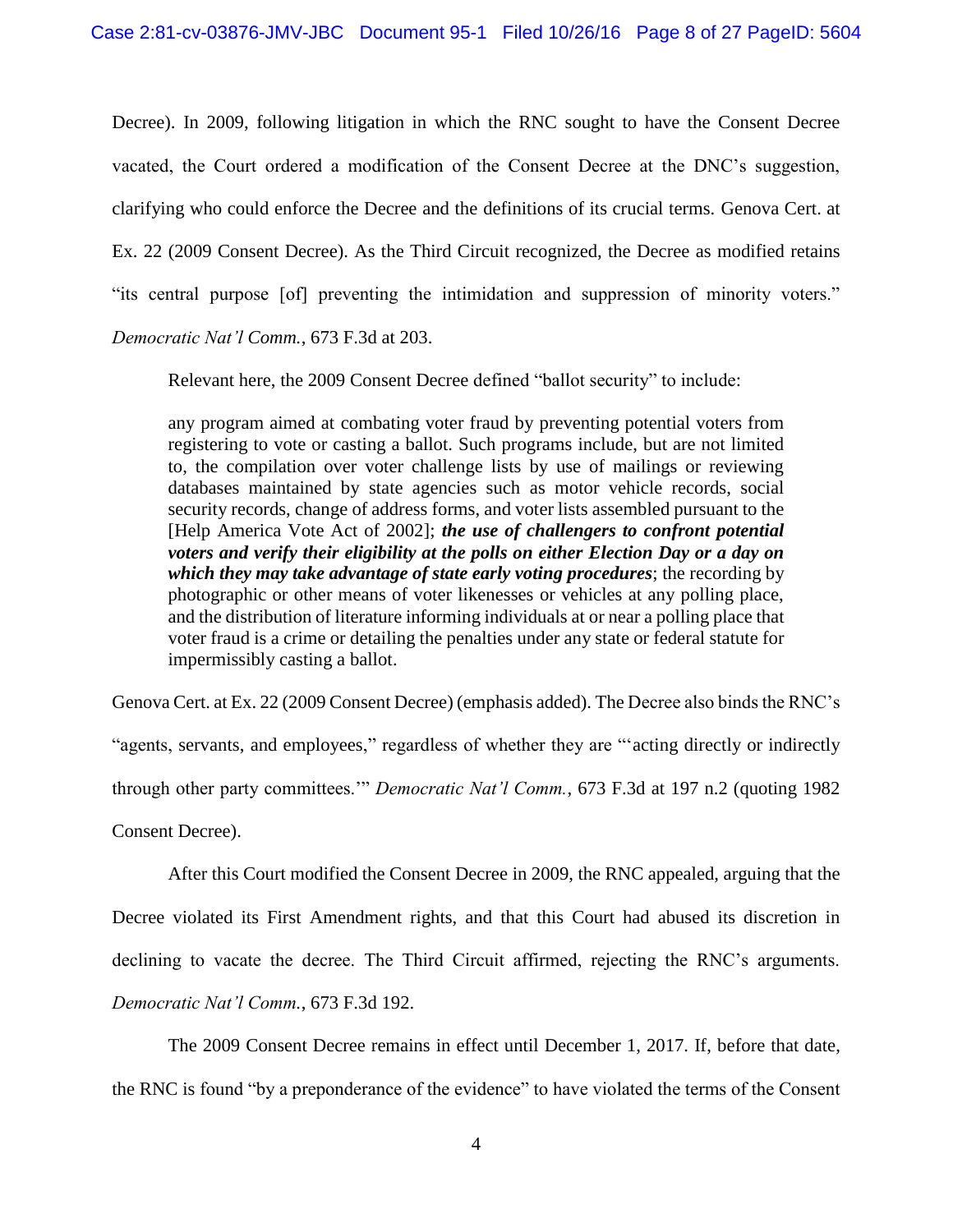Decree, the Decree "shall be extended for eight years from the date of that violation." Genova Cert. at Ex. 22 (2009 Consent Decree).

#### <span id="page-8-2"></span>**ARGUMENT**

#### <span id="page-8-1"></span><span id="page-8-0"></span>**I. THE RNC HAS VIOLATED THE CONSENT DECREE**

The RNC's collaboration with Trump and his campaign's efforts to police and intimidate eligible voters violates the 2009 Consent Decree. A consent decree "has the characteristics of a contract," and thus "contract principles govern its construction." *McDowell v. Phila. Hous. Auth.*, 423 F.3d 233, 238 (3d Cir. 2005). "One of these principles is that an unambiguous agreement should be enforced according to its terms." *Id.* 

Under the terms of the 2009 Consent Decree, the RNC, as well as its agents and employees acting directly or indirectly on the RNC's behalf, are legally obligated to refrain from "engag[ing] or assist[ing] in voter fraud prevention" that takes the form of "ballot security activities." *Democratic Nat'l Comm.*, 673 F.3d at 196. Yet the RNC has collaborated with the Trump campaign to organize and engage in prohibited poll monitoring activities, including, at a minimum, "the use of challengers to confront potential voters and verify their eligibility at the polls on either Election Day or a day on which they may take advantage of state early voting procedures." The Court should therefore order the RNC to show cause why it should not be held in civil contempt for violating the Consent Decree, and issue sanctions to address the violations.

#### **A. Trump Is Directing An Organized Campaign Of Voter Intimidation**

Donald Trump and his campaign staff are actively organizing Trump's supporters to engage in voter intimidation via aggressive poll monitoring in predominantly minority communities. Trump has repeatedly made racially charged exhortations for his supporters to watch voters in "certain sections" of states like Pennsylvania. In August, Trump declared that the election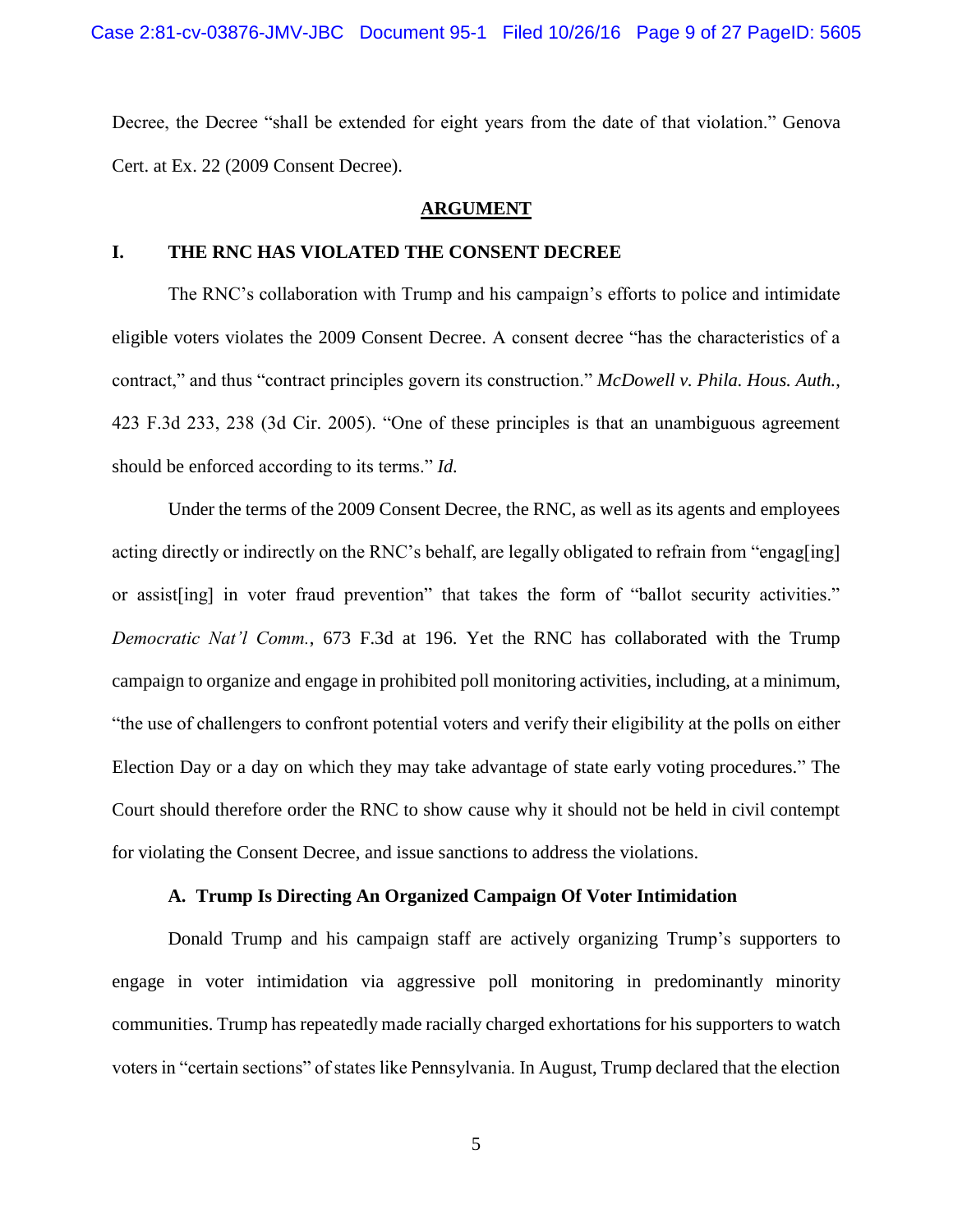was likely to be rigged, and that his supporters should "go around and watch other polling areas and make sure it's fine." While speaking in Ambridge, Pennsylvania, on October 11, Trump warned that it is "[s]o important that you watch other communities"—which, he clarified, meant Philadelphia—"because we don't want this election stolen from us. . . . And everybody knows what I'm talking about." Genova Cert. at Ex. 3 (Philip Bump, *Donald Trump Warns That 'Other Communities' Are Poised to Steal the Election*, Wash. Post, Oct. 11, 2016). Trump was referring in particular to stories he had publicized earlier in the summer of precincts around Philadelphia where Mitt Romney had received no votes in 2012. *Id.* "The places where that happened were, in the words of the Philadelphia Inquirer 'clustered in almost exclusively black sections of West and North Philadelphia.'" *Id.* Trump has made similar requests of his supporters in Ohio, Michigan and Colorado. *See* Genova Cert. at Ex. 4 (Trip Gabriel, *Donald Trump's Call to Monitor Polls Raises Fears of Intimidation*, N.Y. Times, Oct. 18, 2016); Genova Cert. at Ex. 5 (John Santucci, *Trump Repeats Call for Supporters to Watch Polling Places, Asks Obama Not to Pardon Clinton*, ABC News, Sept. 30, 2016, 7:39 P.M.); Genova Cert. at Ex. 6 (Jenna Johnson, *Donald Trump to African American and Hispanic Voters: 'What Do You Have to Lose?'*, Wash. Post, Aug. 22, 2016). Rudy Giuliani, a close Trump adviser and the former Republican Mayor of New York City, explicitly expressed in a nationally televised interview that voter fraud is concentrated in predominantly minority communities in "inner cities" that support "Democrats," like "Philadelphia and Chicago." Genova Cert. at Ex. 23 (Eric Bradner, *Giuliani on Rigged Election: 'Dead People Generally Vote for Democrats'*, CNN, Oct. 16, 2016). In the midst of these comments, Trump rolled out a form on his campaign website for supporters to sign up to be "Trump Election Observers" and thereby "Stop Crooked Hillary From Rigging This Election!" *See* Genova Cert. at Ex. 7 ("Volunteer to be a Trump Election Observer," DonaldJTrump.com.).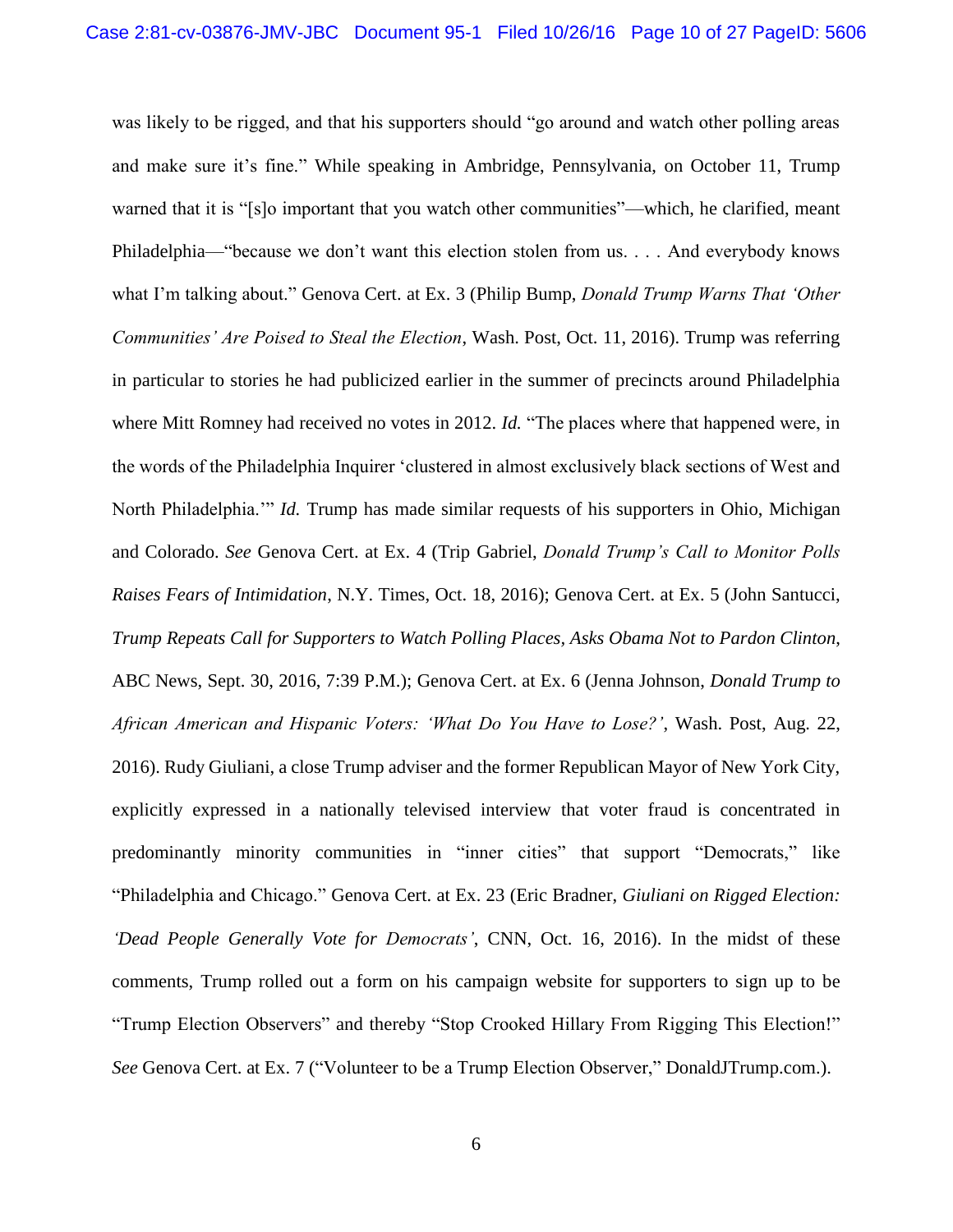Roger Stone, one of Trump's top advisors, has amplified Trump's message. Stone was a key advisor to the 1981 campaign of former New Jersey Governor Thomas Kean, in which a "ballot security" force wearing black armbands engaged in widespread voter intimidation in Newark, Camden, Paterson and other minority neighborhoods in the State, leading to this very action and the Consent Decree that Stone is helping to violate today. *See* Genova Cert. at Ex. 8 (Jeffrey Toobin, *The Dirty Trickster*, The New Yorker, June 2, 2008). Stone is currently running a website called "StopTheSteal.org" that is actively signing up Trump supporters to "volunteer" to fight "voter fraud." #StopTheSteal is a popular hashtag among Trump supporters on Twitter, and Stone's group maintains an active Facebook presence. On October 23, 2016, Stone sent out a (now deleted) message via his Twitter feed deliberately designed to mislead Democratic voters by representing—using Secretary Hillary Clinton's likeness and logo—that supporters can "VOTE the NEW way on Tues. Nov  $8<sup>th</sup>$  by texting "HILLARY to 8888," after which voters would apparently "receive official confirmation." *See* Declaration of Marc E. Elias, Esq. at Ex. 1. Stone is also using social media to promote the common plan that Trump supporters—and particularly those who have agreed to engage in vigilante "ballot security" efforts—wear red shirts on Election Day. Further Stone is actively recruiting Trump supporters for "exit polling," specifically targeting nine Democratic-leaning cities with large minority populations. Genova Cert. at Ex. 9 (Oliver Laughland & Sam Thielman, *Trump Loyalists Plan Own Exit Poll Amid Claims of 'Rigged' Election*, The Guardian, Oct. 20, 2016). This "exit polling" serves no legitimate purpose: Stone does not run a polling operation. Rather, the plain purpose of this plan is to intimidate minority voters.

The notion of widespread voter fraud in modern American politics is itself a fraud. Every attempt to verify the presence of voter fraud has proven fruitless. *See generally* Lorraine C.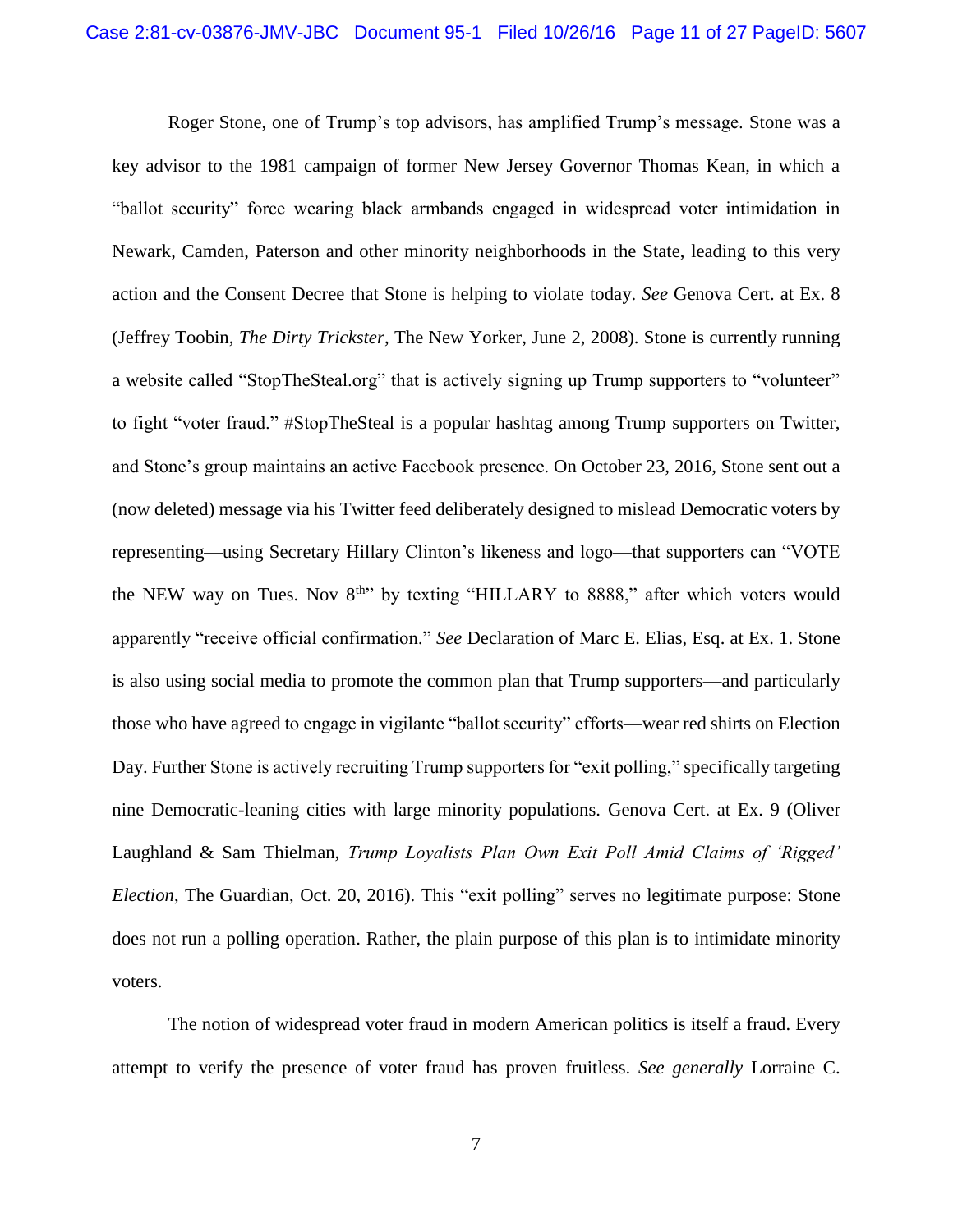Minnite, The Myth of Voter Fraud (2010) (concluding that the notion of widespread voter fraud is a "myth"). One 2014 study found 31 credible incidents of in-person voter fraud over a 14-year period—*out of 1 billion ballots cast*. Genova Cert. at Ex. 28 (*A Comprehensive Investigation of Voter Impersonation Finds 31 Credible Incidents Out of One Billion Ballots Cast*, Wash. Post, Aug. 6, 2014).<sup>1</sup> Those statistics help explain why court after court has concluded that widespread voter fraud does not exist. For example, a federal judge in North Dakota recently determined that "[t]he undisputed evidence before the Court reveals that voter fraud in North Dakota has been virtually non-existent." Genova Cert. at Ex. 26 (Order Granting Plaintiffs' Motion for Preliminary Injunction, *Brakebill v. Jaeger*, No. 16-cv-00008 (DLH) (D.N.D. Aug. 1, 2016)). A federal judge in Wisconsin has similarly observed that "[t]he Wisconsin experience demonstrates that a preoccupation with mostly phantom election fraud leads to real incidents of disenfranchisement, which undermine rather than enhance confidence in elections, particularly in minority communities." *One Wis. Inst. v. Thomsen*, No. 15-civ-324 (JDP), 2016 WL 4059222 at \*2 (W.D. Wis. July 29, 2016).<sup>2</sup> Voter intimidation efforts aimed at suppressing minority voters have frequently been "ostensibly aimed at combatting voter fraud." *Ne. Ohio Coal. for the Homeless v.* 

<span id="page-11-8"></span><span id="page-11-7"></span><span id="page-11-3"></span><span id="page-11-1"></span> $\overline{a}$ 

<sup>&</sup>lt;sup>1</sup> In its opinion accompanying the 2009 modifications to the Consent Decree, this Court relied on testimony from Dr. Minnite and Mr. Levitt for its "conclusion that in-person [voter] fraud is rare." *Democratic Nat'l Comm. v. Republican Nat'l Comm.*, 671 F. Supp. 2d 575, 607-08 (D.N.J. 2009) (Debevoise, J.).

<span id="page-11-9"></span><span id="page-11-6"></span><span id="page-11-5"></span><span id="page-11-4"></span><span id="page-11-2"></span><span id="page-11-0"></span><sup>2</sup> *See also Veasey v. Abbott*, 830 F.3d 216, 238 (5th Cir. 2016) ("[T]he evidence before the Legislature was that inperson voting, the only concern addressed by SB 14, yielded only two convictions for in-person voter impersonation fraud out of 20 million votes cast in the decade leading up to SB 14's passage."); *League of Women Voters of N.C. v. North Carolina*, 769 F.3d 224, 246 (4th Cir. 2014) ("North Carolina asserts goals of electoral integrity and fraud prevention. But nothing in the district court's portrayal of the facts suggests that those are anything other than merely imaginable."); *Applewhite v. Commonwealth*, No. 330 M.D. 2012, 2014 WL 184988, at \*57 (Pa. Commw. Ct. Jan. 17, 2014) ("The parties are not aware of any incidents of in-person voter fraud in Pennsylvania and do not have direct personal knowledge of in person voter fraud elsewhere[.]"); *Crawford v. Marion Cty. Election Bd.*, 553 U.S. 181, 194 (2008) ("The only kind of voter fraud that SEA 483 addresses is in-person voter impersonation at polling places. The record contains no evidence of any such fraud actually occurring in Indiana at any time in its history."); *Frank v. Walker*, 17 F. Supp. 3d 837, 848 (E.D. Wis.) ("[I]t appears that there have been zero incidents of in-person voterimpersonation fraud in Wisconsin during recent elections."), *rev'd on other grounds*, 768 F.3d 744 (7th Cir. 2014); *Lee v. Va. State Bd. of Elections*, No. 3:15CV357-HEH, 2016 WL 2946181, at \*23 (E.D. Va. May 19, 2016) ("evidence of actual voter impersonation-type fraud was scant").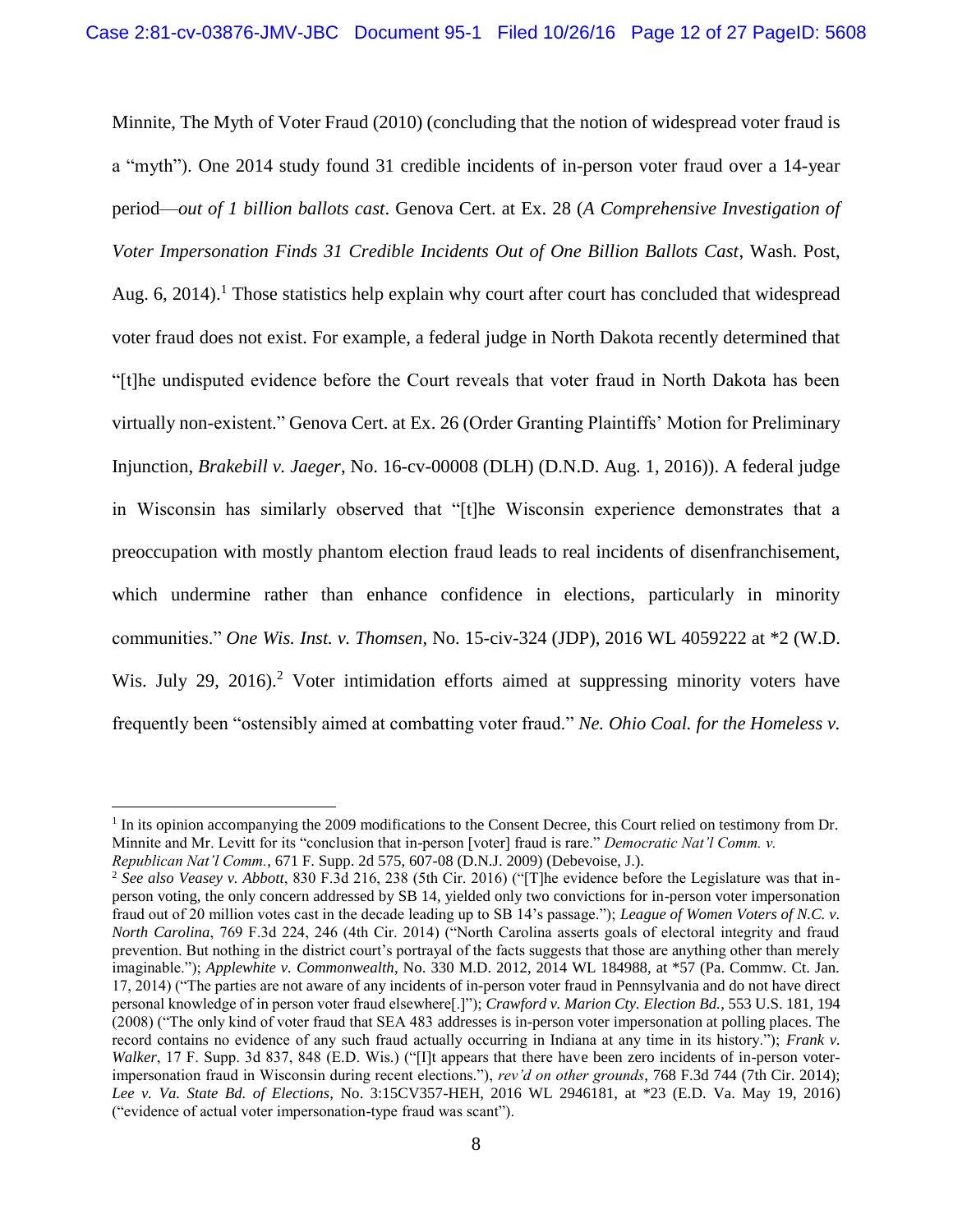*Husted*, No. 2:06-CV-896, 2016 WL 3166251, at \*28 (S.D. Ohio June 7, 2016). As Judge Debevoise held in rejecting the RNC's 2009 request to vacate the Consent Decree, "[v]oter intimidation presents an ongoing threat to the participation of minority individuals in the political process, and continues to pose a far greater danger to the integrity of that process than the type of voter fraud the RNC is prevented from addressing by the Decree." *Democratic Nat'l Comm. v. Republican Nat'l Comm.*, 671 F. Supp. 2d 575, 578-79 (D.N.J. 2009), *aff'd* 673 F.3d 192 (3d Cir. 2012), *cert. denied* 133 S. Ct. 1471 (2013). 3

<span id="page-12-0"></span>The fact that widespread voter fraud is a myth does not prevent many people—particularly those who are listening most closely to the RNC, Trump, and their surrogates such as Stone—from believing it is real. As a recent Washington Post-ABC poll showed, nearly 70% of Trump's supporters (but less than half of all voters) believe that voter fraud happens "very often" or "somewhat often." This widespread belief, despite a total lack of evidence to support it, has been stoked for decades by certain elements of the Republican Party, including Stone and Trump's allies in the so-called "alt-right" media ecosystem, such as the Breitbart website that was run until recently by Trump Campaign CEO Steve Bannon. In 2012, RNC Chairman Reince Priebus claimed that GOP candidates "need to do a [percentage] point or two better" than they otherwise would in order to overcome voter fraud. Genova Cert. at Ex. 29 (*RNC Chairman Priebus Alleges Rampant Voter Fraud*, May 30, 2012). In the last few months alone, Breitbart has run dozens of articles on supposed voter fraud, with ominous headlines about "Obama forces" and "Sorosbacked" cover-ups, and Stone has appeared on "Breitbart radio" to echo Trump's fearmongering about a stolen election. Stone's "StoptheSteal" campaign has fanned these flames by widely distributing via social media and elsewhere the false claims that election will be "rigged" by

 $\overline{a}$ 

<span id="page-12-1"></span><sup>3</sup> *See also Veasey*, 830 F.3d at 237 ("[T]he record shows that Texas has a history of justifying voter suppression efforts such as the poll tax and literacy tests with the race-neutral reason of promoting ballot integrity.").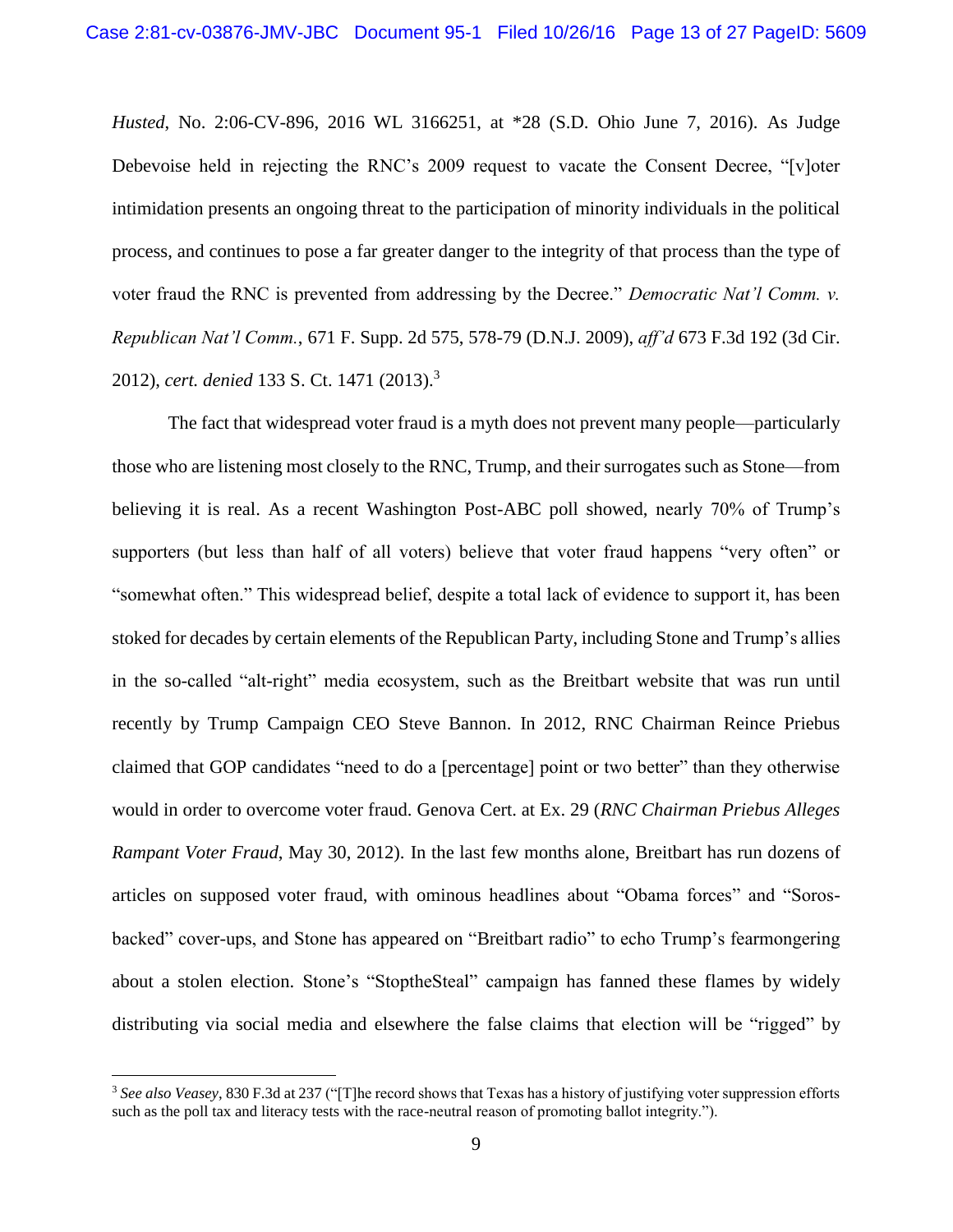"illegals." *See* Genova Cert. at Ex. 10 ("StoptheSteal" home page, last accessed Oct. 22, 2016) (claiming that "the Democratic National Committee" and "the Clintons" "intend to flood the polls with illegals" in "[l]iberal enclaves," and encouraging Trump supporters to "monitor for voting fraud" in "targeted localities"). And, appearing on Face the Nation on October 23, 2016, RNC Chairman Reince Priebus declared that voter fraud "is real," and that what Trump is doing is "trying to also tell his folks to watch out for this fraud that might occur." Genova Cert. at Ex. 24 (*Face the Nation Transcript October 23, 2016: Priebus, Axelrod*).

Trump's supporters are responding. The *Boston Globe* has reported on Trump supporters who are planning to engage in unlawful voter intimidation, and who understand themselves to be doing so at Trump's behest:

"Trump said to watch your precincts. I'm going to go, for sure," said Steve Webb, a 61-year-old carpenter from Fairfield, Ohio. "I'll look for . . . well, it's called racial profiling. Mexicans. Syrians. People who can't speak American," he said. "I'm going to go right up behind them. I'll do everything legally. I want to see if they are accountable. I'm not going to do anything illegal. I'm going to make them a little bit nervous."

<span id="page-13-0"></span>Genova Cert. at Ex. 11 (Matt Viser & Tracy Jan, *Warnings of Conspiracy Stoke Anger Among Trump Faithful*, Bos. Globe, Oct. 15, 2016). Notwithstanding Mr. Webb's pledge not to do "anything illegal," the conduct in which he plans to engage on Trump's behalf—deliberately targeting minority voters via "racial profiling" in order to "make them a little bit nervous" while they are attempting to vote—unequivocally violates federal law. *See, e.g.*, 52 U.S.C. § 10307(b) (Section 11(b) of the Voting Rights Act of 1965). Similarly, Harry Miller, purportedly of Palm Beach, Florida, tweeted in response to Trump's calls for election observers that he would be "wear'n red at polls... We gonna be watch'n fer shenanigans...& haul ya away.." Genova Cert. at Ex. 12 (@jackbgoode1, Twitter.com Aug. 19, 2016, 7:43 P.M.). The tweet included a picture of a pickup truck with Florida plates and a person-sized cage built into the bed, surrounded by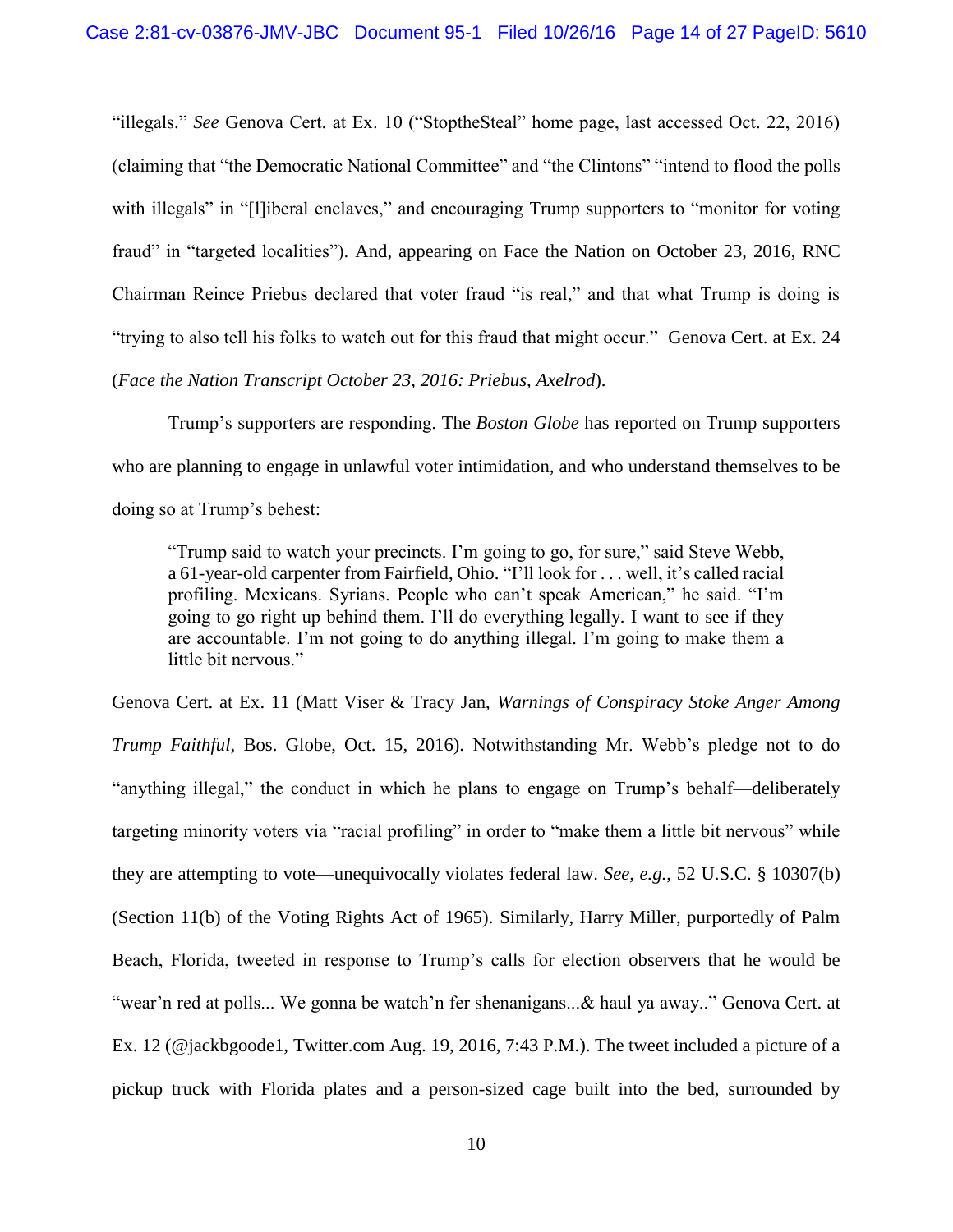American flags. *Id.* Miller has over 20,000 Twitter followers and tweets almost exclusively about Trump, Secretary Clinton, and racially charged political themes such as deporting "Muzzys." A typical tweet asserts that "Our Muzzy Commander in Chief" is "shov'n Sharia Law down our throats…. & Crooked Hiltlery follow'n his every move…" Genova Cert. at Ex. 13 (@jackbgoode1, Twitter.com, July 14, 2016, 9:14 A.M.).

#### **B. The RNC Is Coordinating With The Trump Campaign**

The RNC has coordinated with the Trump campaign in its unlawful "ballot security" efforts. Trump's running mate, Governor Mike Pence, has publicly confirmed that *both* the RNC and the Trump campaign are working directly with state Republican parties on so-called "ballot security" measures. At an August 3, 2016 town hall rally in Denver, Colorado, Pence was asked "how is the Trump-Pence campaign going to . . . prevent" Hillary Clinton from "steal[ing] this election." Pence responded:

I will tell you that the Trump campaign and the Republican National Committee are working very very closely with state governments and secretaries of states all over the country to ensure ballot integrity. . . . We are working hard all over the country, the Republican National Committee is working all over the country, but I would encourage everyone within the sound of my voice, get involved, participate, be a poll worker on election day . . . be a part of that process, and uphold the integrity of one person one vote in America.

*8-3 Replay: Pence Denver Rally Town Hall*, TrumpTube.tv, http://trumptube.tv/donald-trumprally-speech-video/video/pence-live-stream-town-hall-8-3-16/, at 16:22 - 17:27 (last accessed Oct. 26, 2016).

<span id="page-14-0"></span>On May 25, 2016, the RNC created a joint fundraising committee with the Trump campaign specifically to fund the Trump campaign and its operations, and to elect Republicans up and down the ballot. *See* Genova Cert. at Ex. 2 (Statement of Organization, Trump Make America Great Again Committee, FEC-1074541, May 25, 2016). On October 10, 2016, well after Trump had called upon his supporters to volunteer to be poll watchers and monitors in "other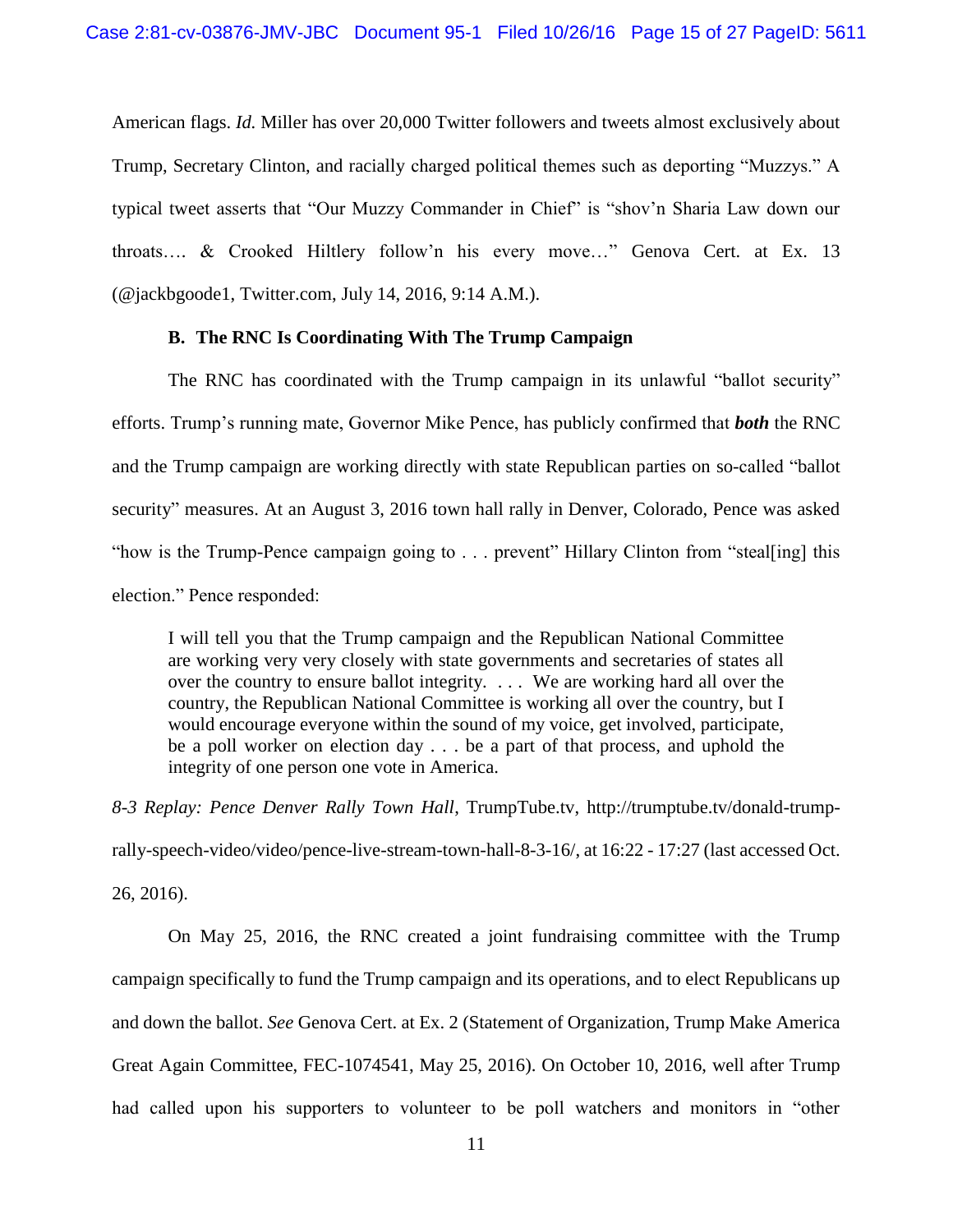communities," RNC Chairman Reince Priebus explained that the RNC and Trump campaign are completely coordinated: "I want to make it very clear that the RNC is in full coordination with the Trump campaign and we have a great relationship with them," and "we remain very much involved and together in all levels in making these decisions of how best to run the operation across the country." Genova Cert. at Ex. 14 (Leigh Ann Caldwell, *Lines Drawn: Reince Priebus Says RNC Will Stand By Trump*, NBC News, Oct. 11, 2016, 6:00 P.M.).

Last week, Trump's campaign manager Kellyanne Conway confirmed to Washington Post Reporter Robert Costa that the campaign's coordination with the RNC continues to extend to poll monitoring efforts. According to Conway, the Trump campaign is "actively working with *the national committee, the official party, and campaign lawyers* to monitor precincts around the country." Genova Cert. at Ex. 15 (Tierney Sneed, *Why the RNC Wants Nothing to Do with Trump's Poll Watcher Call to Arms*, Talking Points Memo, Oct. 21 2016) (emphasis added); *see also Trump Poll Watching Call a Legal Risk for RNC*, MSNBC.com, Oct. 20, 2016, http://www.msnbc.com/rachel-maddow/watch/trump-poll-watching-call-a-legal-risk-for-rnc-790392387688 (last accessed Oct. 26, 2016). And just days ago, the Trump campaign distributed talking points to Republican Party surrogates directing that they "[m]ust make points on rigged system," and encouraging them to claim there has been "an increase in unlawful voting by illegal immigrants." Genova Cert. at Ex. 16 (Jonathan Swan, *Trump Campaign Encouraging Surrogates To Double Down On Ballot Fraud*, TheHill, Oct. 21, 2016).

The RNC has commingled its staff and resources with the Trump campaign in a manner that makes it impossible to separate one's allocated resources from the other's in the field. The RNC has more than one thousand paid employees spread throughout more than one hundred field offices in states including Colorado, Florida, Iowa, Michigan, Nevada, New Hampshire, North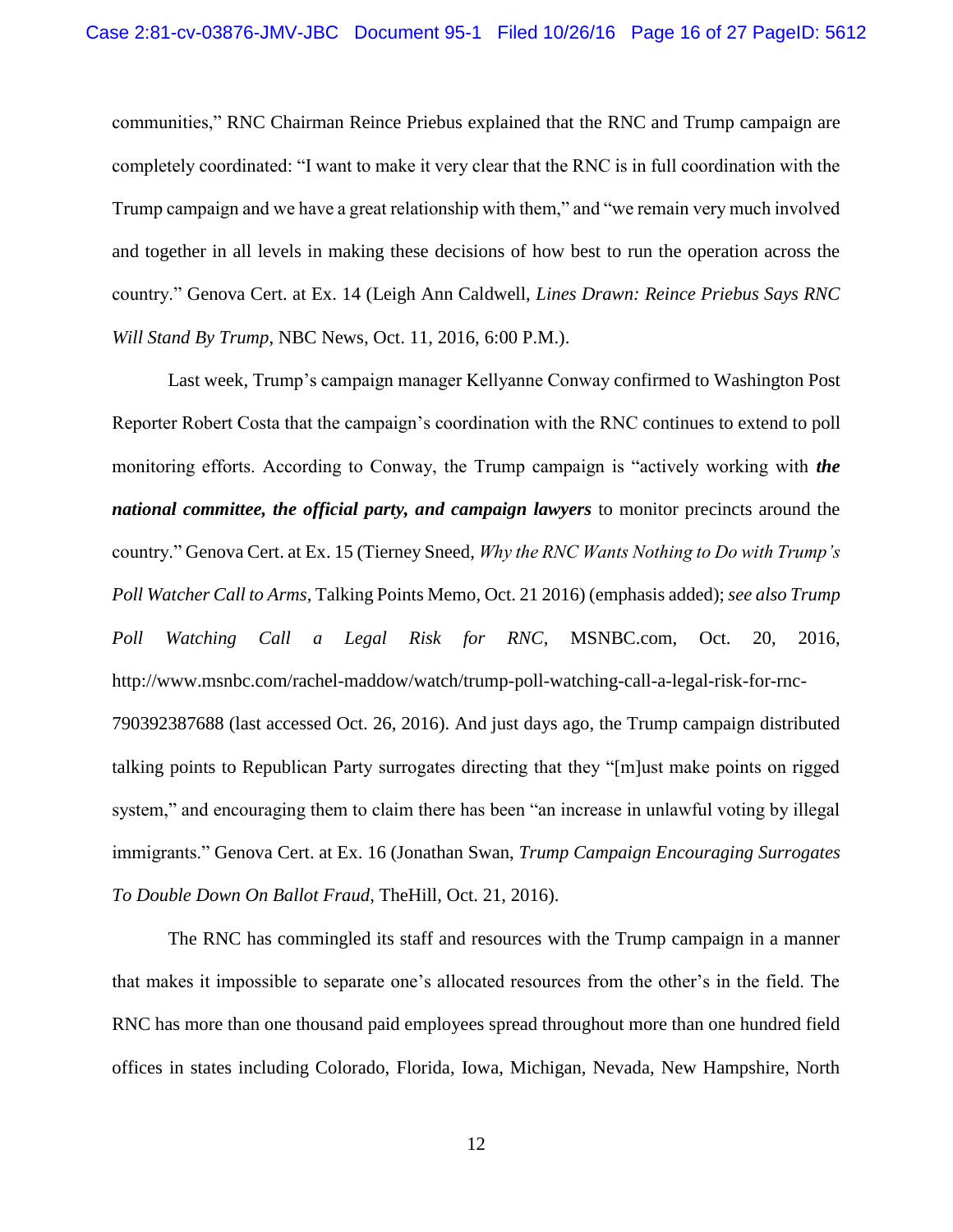Carolina, Ohio, Pennsylvania, Virginia and Wisconsin. The purpose of these employees and offices is to "send[ ] Donald Trump to the White House and solidify[ ] [Republican] majorities in Congress," as RNC Chairman Reince Priebus said in a September press release. Genova Cert. at Ex. 25 (*RNC Announces 392 New Field Staff*, GOP.com, Sept. 2, 2016). And while the RNC has attempted to distance itself from Trump's "ballot security" initiatives in recent public statements, those words cannot and do not separate RNC resources and personnel from the Trump campaign's efforts to organize poll watchers or other ballot security initiatives, nor do the RNC's empty words retract the violations that have already occurred and will continue to occur out of public sight.

Apart from its direct actions, the RNC has delegated substantial "ballot security" initiatives to its agents who simultaneously hold positions in various state parties in an effort to attempt to circumvent this Court's Consent Decree. For example, Rob Gleason, a member of the RNC and therefore the RNC's agent, who is also the chair of the Pennsylvania Republican Party, recently remarked that he was "glad to hear" that Trump had directed his supporters to "[g]o down to certain areas [in Pennsylvania] and watch and study" the voters there. Genova Cert. at Ex. 17 (David Weigel, *Trump Fires up Recruitment of Poll Watchers as He Warns of Election 'Cheating*,*'* Wash. Post, Aug. 13, 2016). Gleason responded to Trump's statements by initiating additional measures to recruit poll watchers in Philadelphia. Genova Cert. at Ex. 18 (David Weigel, *Pennsylvania Republicans Sue to Allow Poll Watchers to Cross County Lines*, Oct. 22, 2016). On October 22, the Pennsylvania Republican Party went further by filing a federal lawsuit to invalidate Pennsylvania state election law requiring poll watchers to be registered voters in the same county at which they monitor voters. *Id.* The express purpose of the lawsuit is to permit Trump's supporters from anywhere in the State to watch voters in Philadelphia—precisely as Trump directed in several rallies in Pennsylvania. In another example, on September 30, Trump appeared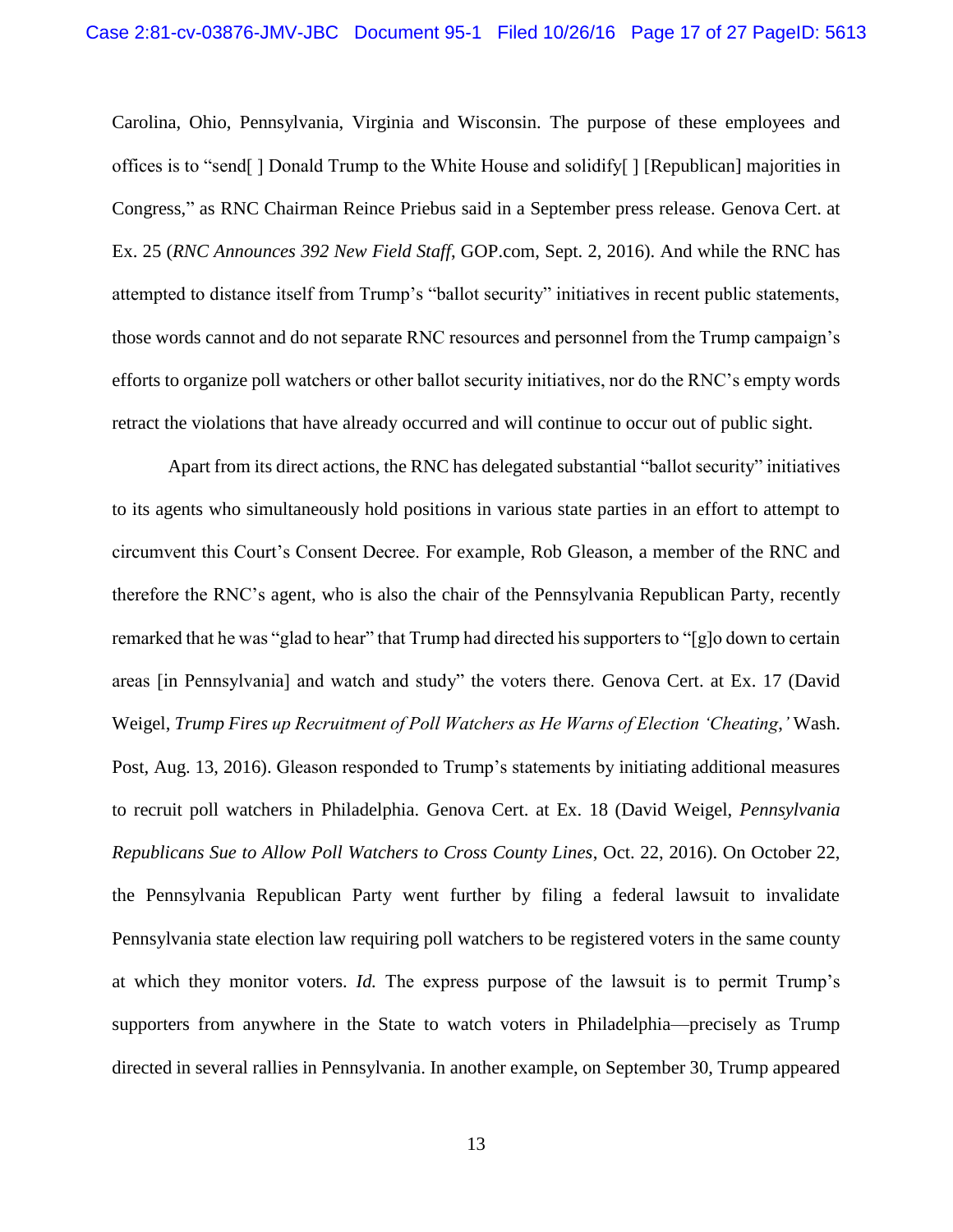at rally in Michigan and instructed his supporters to "go pick some other place and go sit there with your friends and make sure it's on the up and up. Because you know what, [voter fraud is] a big, big problem in this country and nobody wants to talk about it." Genova Cert. at Ex. 5 (John Santucci, *Trump Repeats Call for Supporters to Watch Polling Places*, ABCNews, Sep. 30, 2016). Just ten days later, the chair of the Michigan Republican Party, who is also a member of the RNC and therefore its agent, announced a "massive statewide anti-voter fraud effort" to prevent Hillary Clinton from "stealing" the election from Trump. Genova Cert. at Ex. 19 (Jonathan Oosting, *Michigan GOP On Guard Against 'Massive' Voter Fraud*, Detroit News, Oct. 19, 2016). In other words, RNC agents in at least two closely contested states have responded directly to Trump's public comments by directing resources and personnel to Trump-focused ballot security initiatives.

The collaboration between the Trump campaign and the Republican Party on ballot security activities extends to the commingling of assets, property, and personnel. For example, on October 24, the Communications Director for the Ohio Republican Party reported that Trump campaign staffers "moved into Ohio GOP headquarters last week to help recruit and certify hundreds of Republican observers" and that the chair of the Ohio Republican Party "met with Attorneys for Trump, who will be mobilized for Election Day." Genova Cert. at Ex. 27 (Darrel Rowland et al., *Trump Backers Walking Shaky Legal Line In Monitoring Voters*, Columbus Dispatch, Oct. 24, 2016).

By acting in concert with Trump, including—as Kellyanne Conway confirmed to the Washington Post—collaborating on efforts to "monitor precincts around the country," the RNC has violated the 2009 Consent Decree's order that the RNC refrain from "the use of challengers to confront potential voters and verify their eligibility at the polls on either Election Day or a day on which they may take advantage of state early voting procedures," as well as the 1982 Consent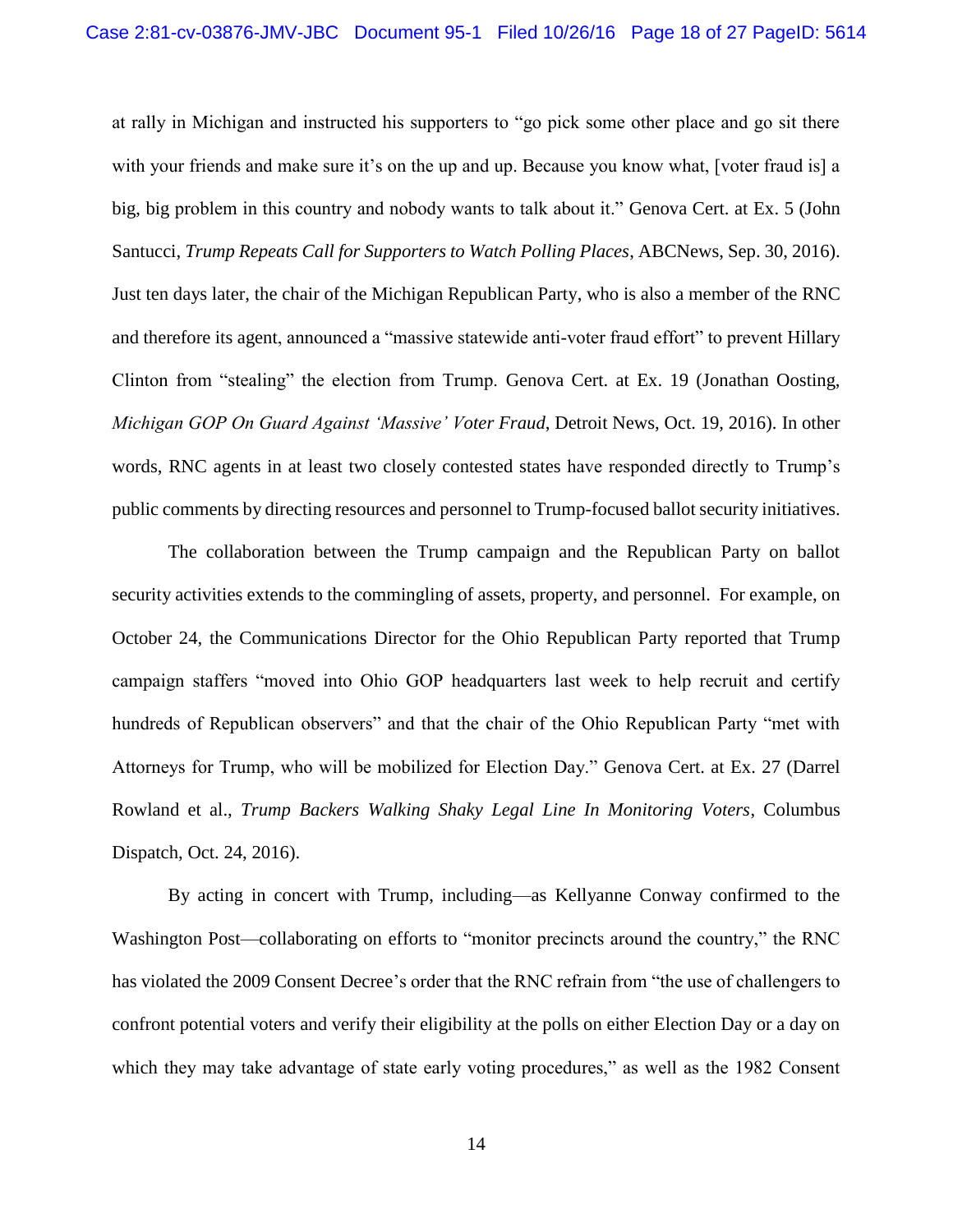<span id="page-18-0"></span>Decree's command that the RNC not undertake "any ballot security activities in polling places or election districts where the racial or ethnic composition of such districts is a factor in the decision to conduct, or the actual conduct of, such activities there and where a purpose or significant effect of such activities is to deter qualified voters from voting." Genova Cert. at Ex. 20 (1982 Consent Decree). Under the plain terms of the Consent Decree, the focus of RNC ballot security measures on areas in which a high proportion of minority voters live—or, as Trump likes to describe it, a focus on "certain areas"—is "relevant evidence of" a purpose to suppress minority votes that the Consent Decree forbids. *Id.* But Plaintiffs do not even need to prove that much in order establish a violation: the Consent Decree also prohibits the RNC and its collaborators from undertaking "ballot security" measures that have the *effect* of "deter[ring] qualified voters from voting." *Id.*  The violation of the order is so clear that Benjamin Ginsberg, who served as National Counsel to Mitt Romney's Presidential Campaigns in 2008 and 2012, and is now a partner at the law firm serving as outside counsel to Trump's campaign, effectively admitted in a televised interview that the RNC's coordination with Trump constitutes a violation of the consent decree. (*Trump Poll Watching Call a Legal Risk for RNC*, MSNBC.com, Oct. 20, 2016, http://www.msnbc.com/rachelmaddow/watch/trump-poll-watching-call-a-legal-risk-for-rnc-790392387688 (last accessed Oct. 26, 2016).

Finally, the RNC has violated the Consent Decree's "preclearance" requirement, as modified by the 2009 Order of this Court. The 2009 Consent Decree provides that "[t]he RNC shall be required to notify the DNC and this Court of any proposed ballot security measures at least 10 days before instituting such measures so that this Court may determine their legality and whether they comply with the other terms of the Consent Decree." Genova Cert. at Ex. 22 (2009 Consent Decree). As detailed above, the RNC has been engaging in "ballot security measures" in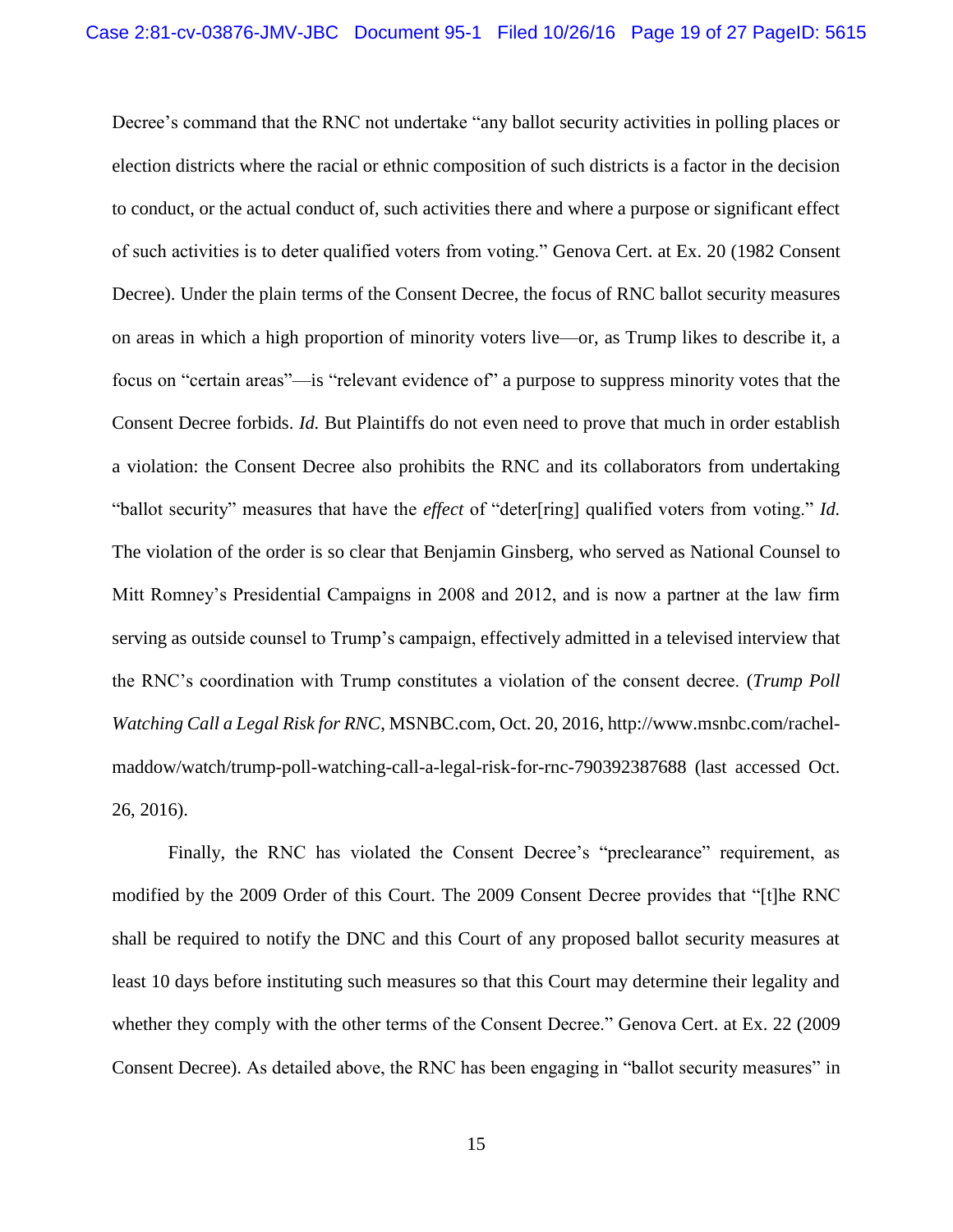coordination with the Trump campaign and state Republican parties for some time, without notifying either this Court or the DNC. And although the RNC attempted to challenge this preclearance requirement, the Third Circuit affirmed it in *Democratic Nat'l Comm.*, 673 F.3d 192. The Court should enforce the preclearance requirement here, at minimum by holding that the RNC has violated that requirement and by extending the Consent Decree for another eight years according to its terms.

# <span id="page-19-0"></span>**II. THE COURT SHOULD ORDER THE RNC TO SHOW CAUSE WHY IT SHOULD NOT BE HELD IN CONTEMPT AND SANCTIONED TO ENFORCE COMPLIANCE WITH THE CONSENT DECREE**

## <span id="page-19-1"></span>**A. The Court Should Order The RNC To Show Cause Why It Should Not Be Held In Contempt For Violating The Consent Decree**

The RNC is working in active concert with Trump, the Trump campaign, and Stone to intimidate and harass minority voters in violation of this Court's Consent Decree. The Court should use its inherent contempt powers to remedy those violations, and enforce future compliance with the Consent Decree, with sanctions.

<span id="page-19-2"></span>To prove contempt, a court must find that "(1) a valid court order existed, (2) the defendant had knowledge of the order, and (3) the defendant disobeyed the order." *Harris v. City of Philadelphia*, 47 F.3d 1311, 1326 (3d Cir. 1995). These "*Harris*" factors must be proved by clear and convincing evidence. *John T. ex rel. Paul T. v. Delaware. Cty. Intermediate Unit*, 318 F.3d 545, 554 (3d Cir. 2003).

<span id="page-19-3"></span>The *Harris* factors are clearly met with respect to the RNC's conduct. The RNC had knowledge of this Court's valid Consent Decree given that the RNC has been a party to every stage of this litigation, including the most recent modification to the Consent Decree, which the RNC unsuccessfully appealed to the Third Circuit. *See Democratic Nat'l Comm.*, 673 F.3d 192. And, as described in full above*,* the RNC has violated multiple provisions of the Consent Decree, including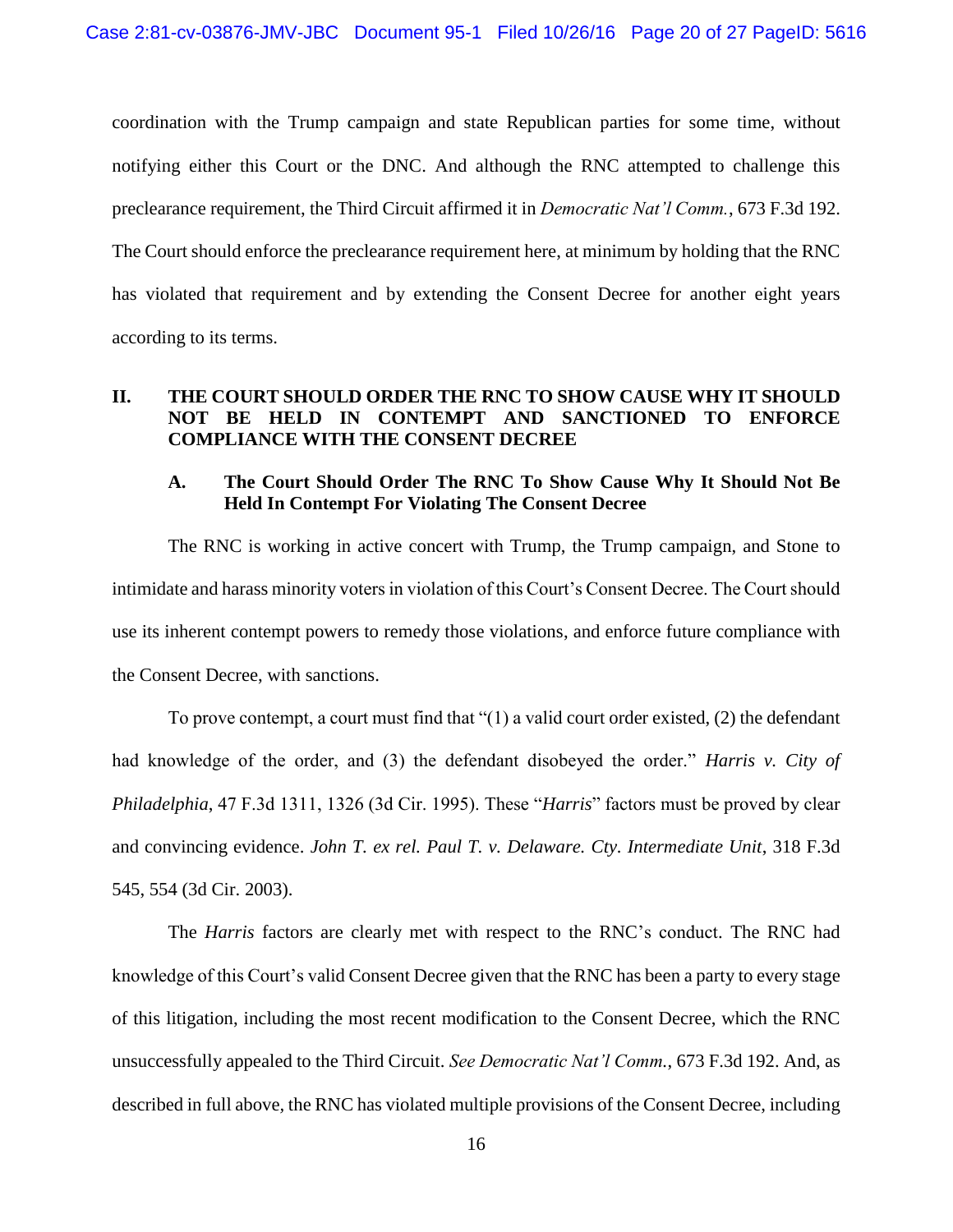the express prohibitions against engaging in various "ballot security" measures, as well as the Consent Decree's preclearance requirement. The violations are so plain that the RNC's own former counsel effectively admitted that the RNC had violated the terms of the Consent Decree in a nationally televised interview. *See supra* at 15.

<span id="page-20-2"></span><span id="page-20-1"></span>The RNC's conduct also violates the Consent Decree because, under well settled law, a consent decree defendant may not sidestep the reach of court orders by acting in concert with third parties to engage in conduct that is prohibited by the terms of the order. *See, e.g.*, *Roe v. Operation Rescue*, 919 F.2d at 871 ("The law does not permit the instigator of contemptuous conduct to absolve himself of contempt liability by leaving the physical performance of the forbidden conduct to others."); *see also Regal Knitwear Co. v. NLRB*, 324 U.S. 9, 14 (1945) ("[D]efendants may not nullify a decree by carrying out prohibited acts through aiders and abettors, although they were not parties to the original proceeding."). Even if RNC staff are not physically engaging in poll monitoring and voter challenge activities themselves, the RNC has violated the Consent Decree through its coordination, encouragement, and support of such activities by the third parties described above.

### <span id="page-20-3"></span><span id="page-20-0"></span>**B. The Court Should Enforce The Consent Decree With Sanctions Designed To Provide Plaintiff With Full Remedial Relief And To Ensure Prospective Compliance**

This Court is empowered with substantial authority and discretion to enforce the terms of its orders. As the Supreme Court has explained, "[i]n selecting means to enforce [a] consent [decree]," district courts are "entitled to rely on the axiom that courts have inherent power to enforce compliance with their lawful orders through civil contempt." *Spallone v. United States*, 493 U.S. 265, 276 (1990) (internal quotation marks omitted). "District courts hearing civil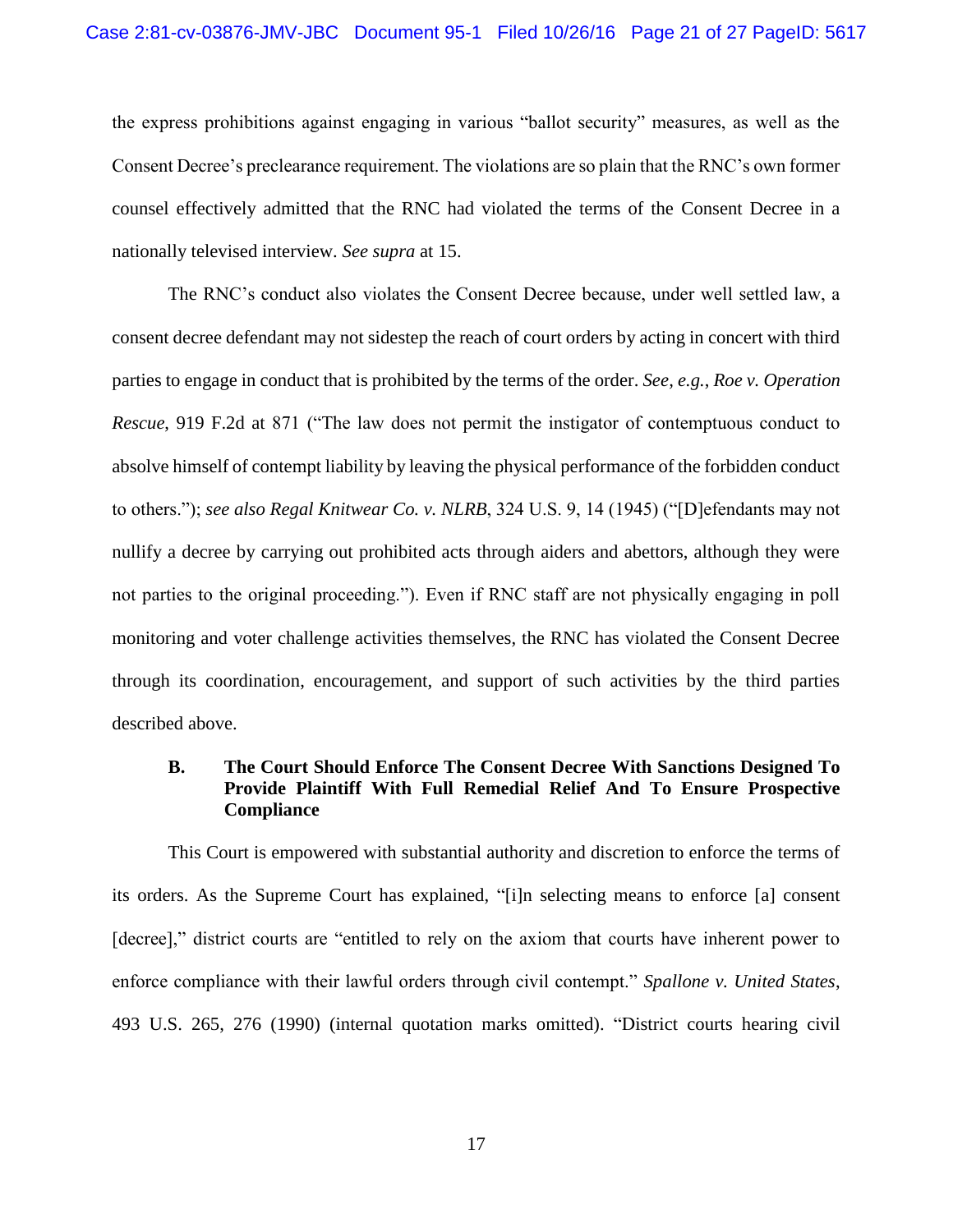<span id="page-21-0"></span>contempt proceedings are afforded broad discretion to fashion a sanction that will achieve full remedial relief." *John T.*, 318 F.3d at 554.

The Decree is intended to prevent the RNC from interfering with voters' constitutional rights to exercise the franchise. The purpose of the Decree would be eviscerated if the RNC were permitted to engage in precisely the same kinds of voter intimidation efforts for which it was previously sued, by funding and supporting campaign or state party entities to engage in the conduct that the RNC itself is prohibited from doing. Moreover, unless relief is granted quickly, the intent of the Consent Decree will be frustrated, as countless voters might be subjected to unlawful intimidation as a result of the RNC's continued support of ballot security activities.

In order to achieve "full remedial relief," this Court should exercise its discretion to sanction the RNC as follows:

- The RNC should be prohibited from allocating any money to fund, reimburse expenses for, or provide support for Trump's voter intimidation program or his supporters' plans to "watch" "certain sections" and "other communities";
- The RNC should be prohibited from allocating any money to fund, reimburse expenses for, or provide support for any state political organization's "ballot security" or "ballot integrity" measures;
- The RNC should be directed to seek reimbursement from the Trump Campaign and all state political organizations for any funds previously allocated to fund any prohibited "ballot security" measures, including staff salaries, overhead expenses, training costs and expenses, digital resource expenditures, or any other resources used in any way to promote or facilitate the Trump campaign or state political organization "ballot security" or "integrity" endeavors;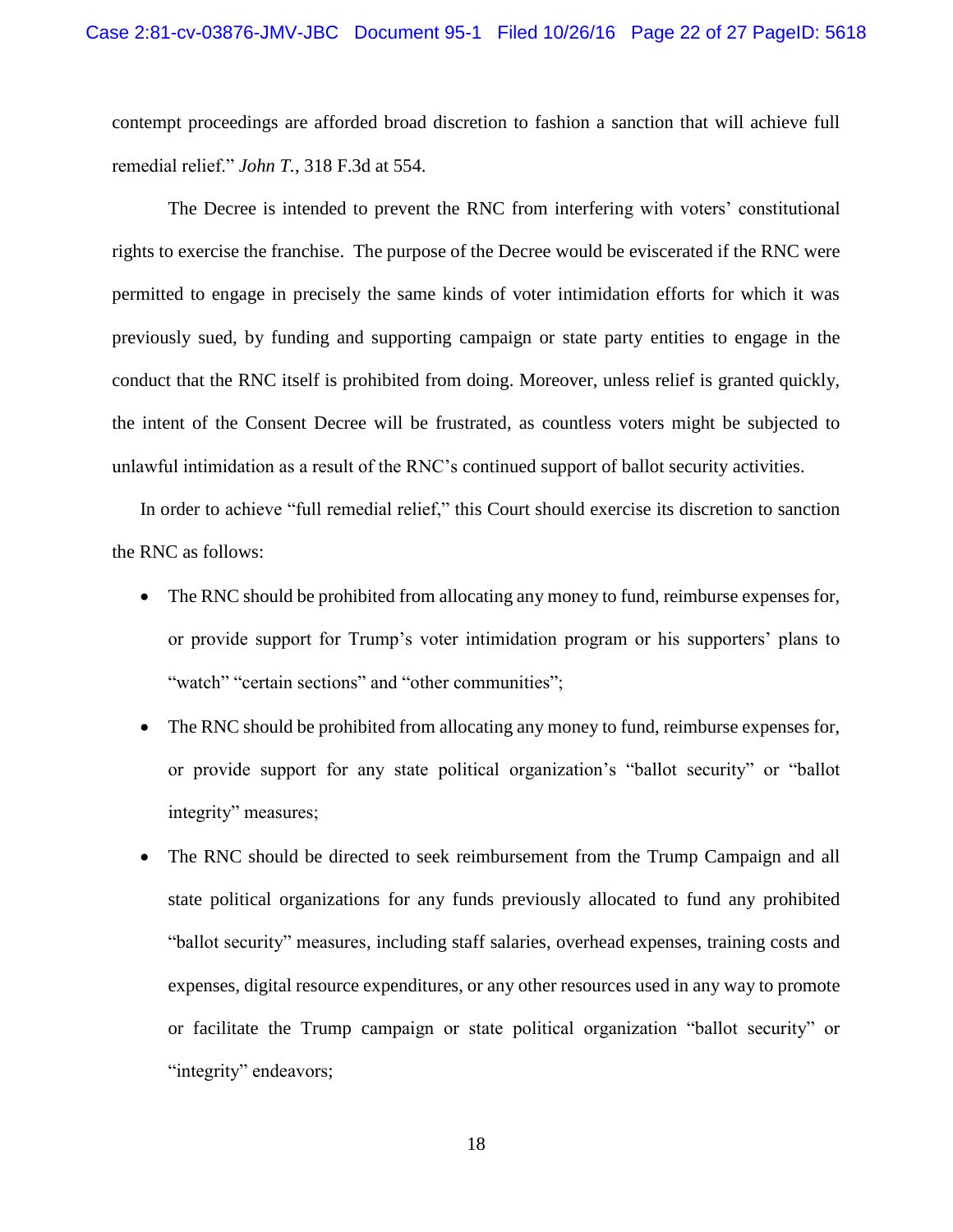- The RNC should be required to distribute the Consent Decree and the relief awarded via this action to every RNC field office with instructions that no person employed by or affiliated with the RNC shall participate in any "ballot security" measures;
- The RNC should be required to report to the Court within 24 hours upon learning of any efforts by RNC agents, employees, or affiliates, including any agent or employee of the RNC who is simultaneously employed by a state political organization or the Trump campaign, to engage in prohibited "ballot security" measures.

<span id="page-22-1"></span>Finally, whatever the nature of the Court's remedial relief, in order to enforce compliance with the Consent Decree on a prospective basis, the Court should exercise its discretion to fashion appropriate "coercive" sanctions directed at RNC to continue until they are in full compliance with the Consent Decree and this Court's additional remedial orders. *See Int'l Union, United Mine Workers of Am. v. Bagwell*, 512 U.S. 821, 827 (1994); *Latrobe Steel Co. v. United Steelworkers of Am., AFL-CIO*, 545 F.2d 1336, 1344 (3d Cir. 1976).

<span id="page-22-3"></span><span id="page-22-2"></span>Nothing short of the requested measures will provide Plaintiff with the "full remedial relief" to which it is entitled. *John T.*, 318 F.3d at 554. At a minimum, this Court must order the RNC to unwind the violations of the Consent Decree in which it has already participated, and to take affirmative precautions to ensure that its supporters and affiliates do not continue to engage in such violations. *See* Docket Entry No. 25 (Nov. 1, 2004) (enjoining the RNC from violating of the Consent Decree, and ordering the RNC to instruct its members to refrain from engaging in the violation in question).

## <span id="page-22-0"></span>**III. THE CONSENT DECREE SHOULD BE EXTENDED FOR ANOTHER EIGHT YEARS FROM THE DATE OF THIS VIOLATION**

By its terms, the 2009 Consent Decree is set to expire on December 1, 2017. But, if "during the period between" December 1, 2009, and December 1, 2017, the DNC shows "by a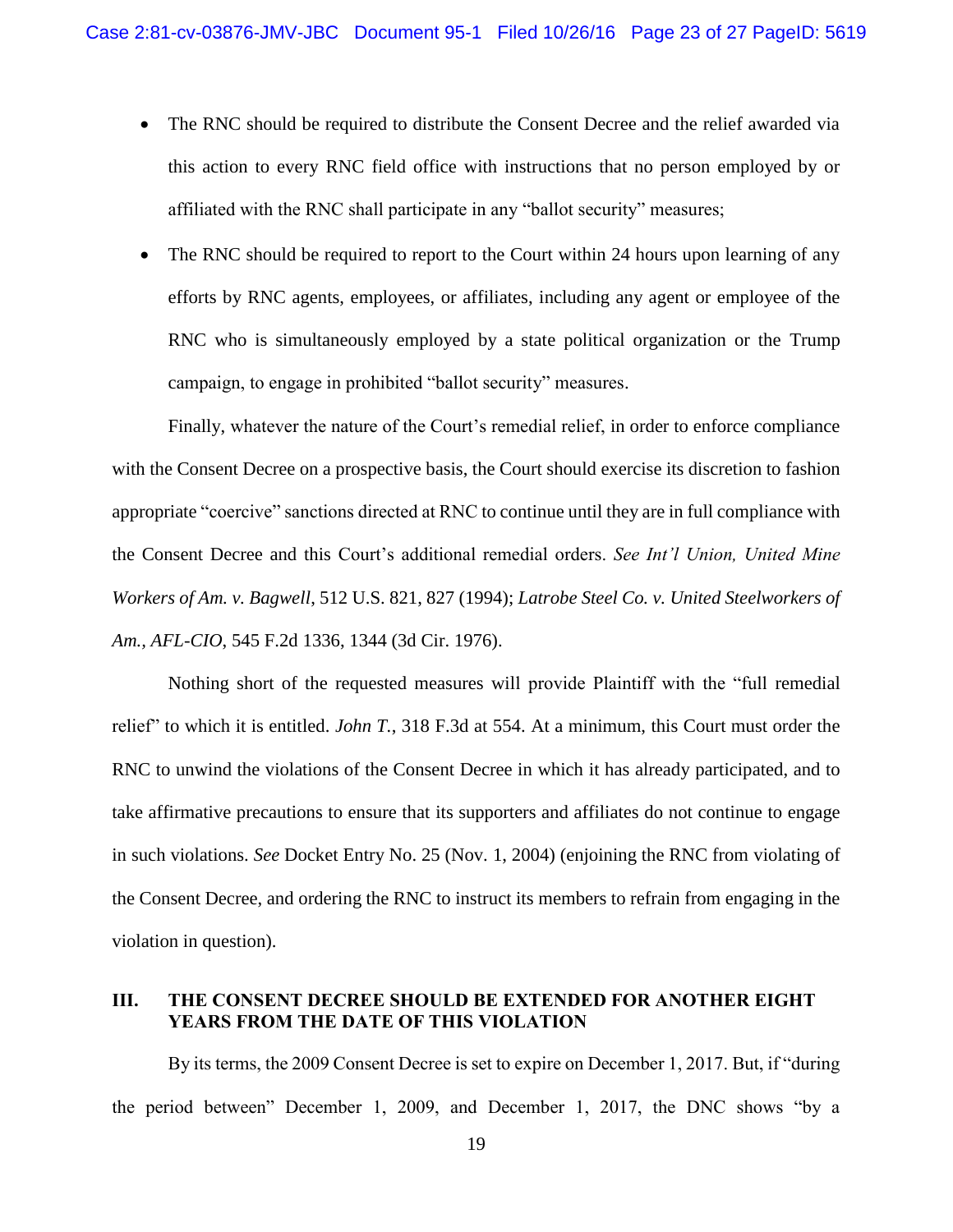preponderance of the evidence that the RNC has violated the terms of the Consent Decree, the Decree *shall* be extended for eight years from the date of that violation." Genova Cert. at Ex. 22 (2009 Consent Decree) (emphasis added). That showing has now been made. Accordingly, Plaintiff DNC respectfully asks that this Court enter an order extending the 2009 Consent Decree for another eight years.

When it declined the RNC's request to vacate the Consent Decree, this Court "concluded, with ample record support, that the purpose of the Decree had not yet been fulfilled." *Democratic Nat'l Comm.*, 673 F.3d at 219. As the RNC's actions during this election cycle have demonstrated, that remains true. The Court should apply the unambiguous terms of the 2009 Consent Decree and extend the Decree another eight years from the date of this violation.

#### <span id="page-23-1"></span><span id="page-23-0"></span>**IV. PRELIMINARY INJUNCTIVE RELIEF SHOULD ISSUE**

### **A. This Court Should Enjoin The RNC From Engaging In Voter Intimidation In Concert With The Trump Campaign And Its Associates**

In light of the RNC's collaboration with the Trump campaign's voter intimidation efforts, as well as the pressing need to prevent voter intimidation from interfering with the right to vote for countless voters preparing to vote (or already voting) in the November 8 election, preliminary injunctive relief should issue. This Court should enter a preliminary injunction enjoining the RNC from engaging in voter intimidation and other forms of "ballot security" measures in concert with the Trump campaign and its associates by requiring the RNC to abide by the limitations described above. *See supra* at 18-19.

The "familiar" standards for granting a preliminary injunction require the party seeking relief to show "(1) a likelihood of success on the merits; (2) that it will suffer irreparable harm if the injunction is denied; (3) that granting preliminary relief will not result in even greater harm to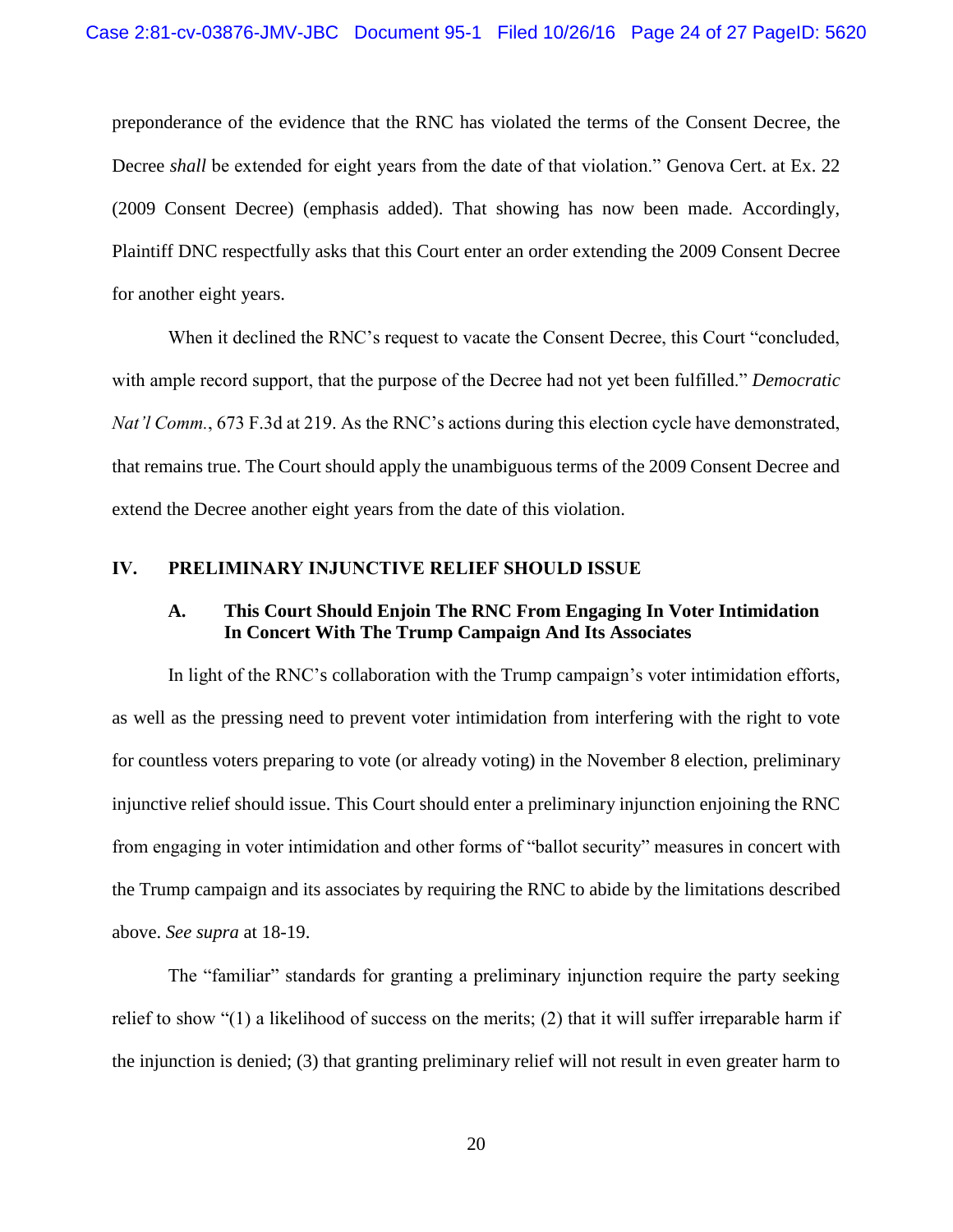<span id="page-24-0"></span>the nonmoving party; and (4) that the public interest favors such relief." *Arrowpoint Capital Corp. v. Arrowpoint Assett Mgmt., LLC*, 793 F.3d 313, 318-19 (3d Cir. 2015).

Plaintiff DNC is likely to succeed on the merits. Defendant RNC has violated the clear terms of the Consent Decree by providing material support to, and acting in concert with, Donald Trump's efforts at ballot-box vigilantism and voter intimidation. The legal merits of these claims warrant an injunction directed at the RNC's participation in the Trump campaign's voter intimidation efforts in order to provide Plaintiff DNC with full remedial relief for the RNC's violation.

<span id="page-24-2"></span><span id="page-24-1"></span>If Plaintiff DNC's claims on the merits are correct, "it clearly follows that denying . . . preliminary injunctive relief will cause [the DNC] to be irreparably harmed." *Council of Alternative Political Parties v. Hooks*, 121 F.3d 876, 883 (3d Cir. 1997). Where voting rights are at threatened, irreparably injury can result because an "infringement" on those rights "cannot be alleviated after the election." *Id.* In this case, with 13 days until the November 8 election, the more time Defendants are allowed to recruit for and build their voter intimidation program, the greater likelihood of irreparable harm to Plaintiffs and minority voters on Election Day. *See United States v. Berks Cty.*, 250 F. Supp. 2d 525, 541 (E.D. Pa. 2003) ("The impact of the discouragement of equal participation in the democratic system cannot be redressed by money, or any other remedy, following trial.").

<span id="page-24-3"></span>If an injunction is granted the only harm the RNC will suffer is a restriction on its ability to engage in prohibited conduct. The RNC has no legal right to engage in conduct that the Consent Decree expressly forbids. Moreover, every state has robust legal processes by which election officials ensure that only eligible voters cast ballots on Election Day—restricting Defendant's efforts to engage in "ballot security" conduct will not harm those processes, which exist separate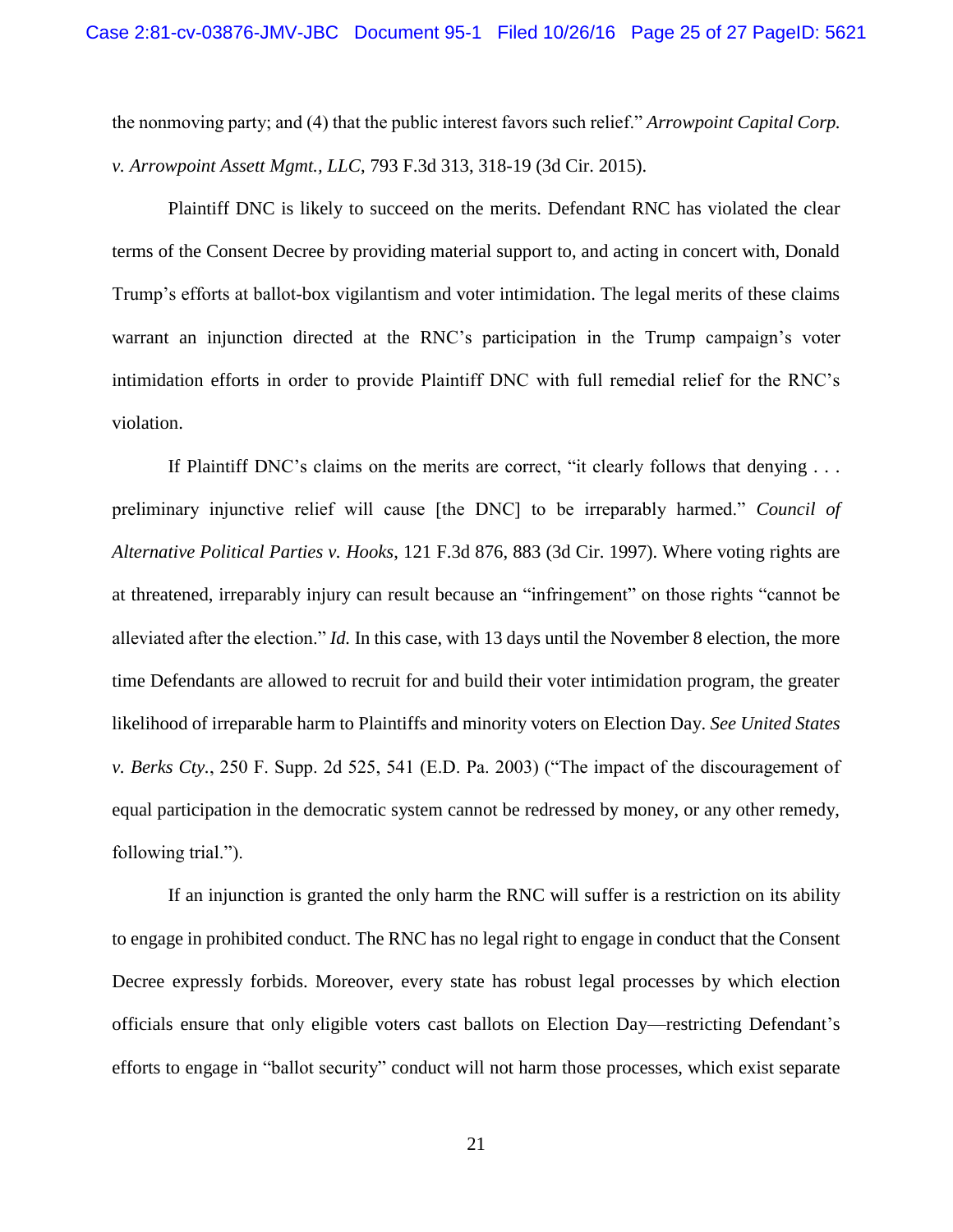and independent from any candidate or political party. And the purported concern animating Defendant's efforts—conspiracy theories of "rigged" elections and widespread voter fraud—are at best unsubstantiated. *See supra*, at 8-9. On the other side of the ledger are Plaintiffs' rights under the Consent Decree, as well as the constitutional rights of all Americans to cast their ballots without fear of intimidation or harassment. Indeed, in some cases the injunction Plaintiff seeks may be the deciding factor as to whether certain voters are able to cast a ballot at all. This is therefore a case of a real, impending harm balanced against an imaginary one, and the balance of harms clearly favors granting the injunction.

Finally, the public interest also favors granting the injunction. "[U]ndoubtedly, the right of suffrage is a fundamental matter in a free and democratic society." *Reynolds v. Sims*, 377 U.S. 533, 561-62 (1964). Granting an injunction in this case would serve the public interest "by reinforcing the core principles of our democracy," and ensuring that "all citizens may participate equally in the electoral process." *Berks Cty.*, 250 F. Supp. 2d at 541. "In cases such as the present one, where the continued presence of [barriers to equal participation in the political process] is strongly evident, the public interest commands all appropriate relief necessary to effect the immediate and complete removal" of those barriers. *Harris v. Graddick*, 593 F. Supp. 128 (M.D. Ala. 1984).

#### <span id="page-25-3"></span><span id="page-25-2"></span><span id="page-25-1"></span>**CONCLUSION**

<span id="page-25-0"></span>Defendants have violated the terms of this Court's Order and Decree. Accordingly, and for the reasons set forth above, the Court should issue an order requiring the RNC to show cause why it should not be held in civil contempt, and why a preliminary injunction should not issue. Upon a finding that the RNC has violated the Consent Decree, this Court should issue an order extending the Consent Decree for another eight years, according to the terms of the Decree.